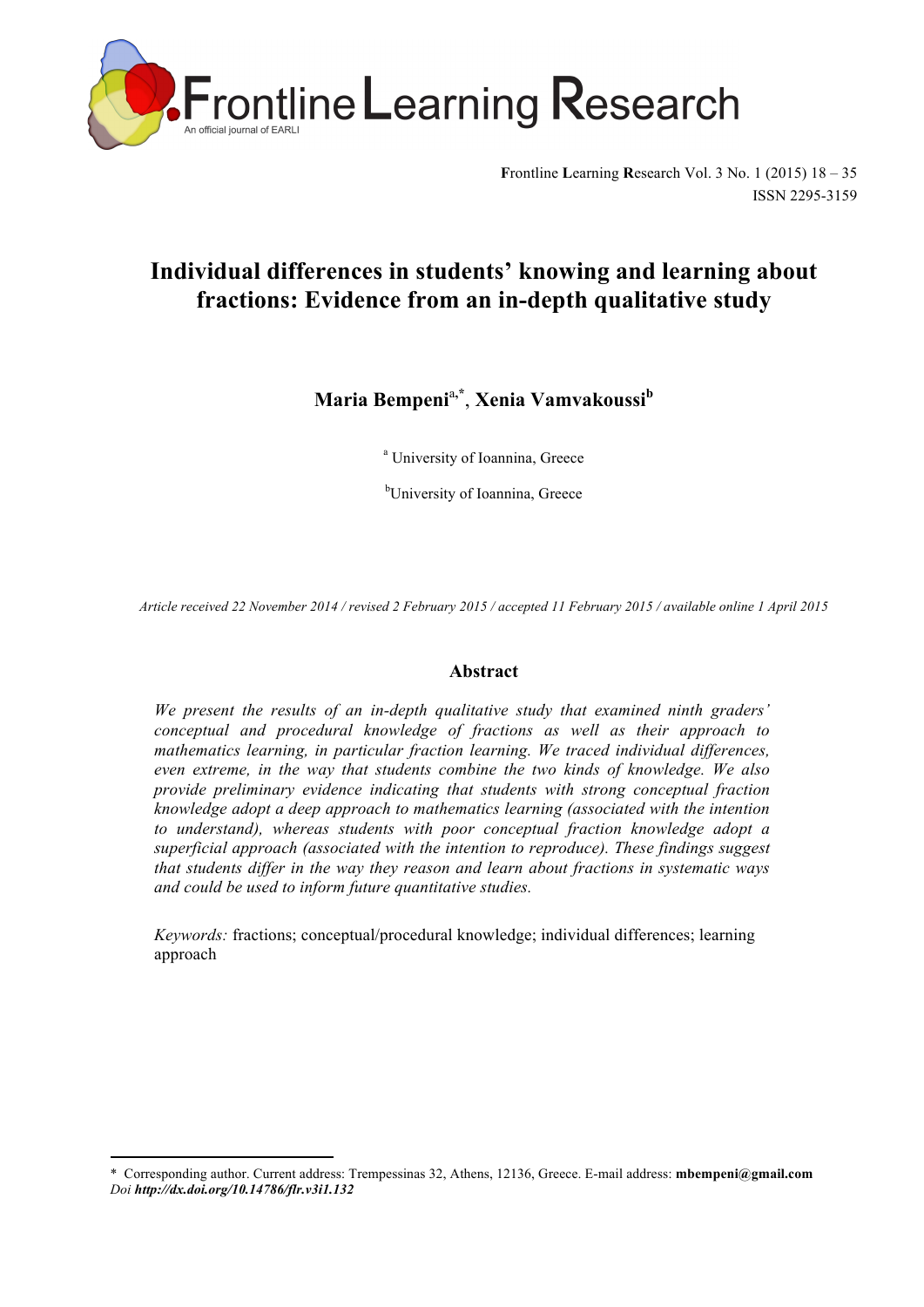

# **1. Theoretical background**

The distinction between procedural and conceptual knowledge has elicited considerable research and discussion among researchers in the fields of cognitive-developmental psychology and mathematics education. Procedural knowledge is defined as the ability to execute action sequences to solve problems and is usually tied to specific problem types, whereas conceptual knowledge is defined as knowledge of concepts pertaining to a domain and related principles (Rittle-Johnson and Schneider, in press).

The relation between the two types of knowledge, particularly with respect to their order of acquisition has elicited considerable discussion, and there is evidence in favour of contradictory views – in the words of Rittle-Johnson, Siegler, and Alibali (2001), "concepts-first" and "procedures-first" theories. According to concepts-first theories, children develop (or are born with) conceptual knowledge in a domain and then use this knowledge to select procedures for solving problems. According to procedures-first theories, children learn procedures for solving problems in a domain and later extract domain concepts from repeated experience in solving problems. In the area of mathematics education research, the two types of knowledge (sometimes referred to by other terms) are deemed practically inseparable (Gilmore & Papadatou-Pastou, 2009; Hiebert & Wearne, 1996). Nevertheless, it is assumed that procedural knowledge plays an important role in the development of conceptual understanding (Dubinsky, 1991; Gray & Tall, 1994; Sfard, 1991). More specifically, it is suggested that mathematical concepts develop out of related mathematical processes.

Such accounts share two common background assumptions, namely that there is a single developmental path and that this path is independent of the particular domain considered. Rittle-Johnson and Siegler (1998) challenged the latter providing evidence that the order of acquisition many vary, depending of the domain considered. In any case, the two types of knowledge appear closely related. Thus, Rittle-Johnson et al. (2001) argued for an iterative model, according to which the two types of knowledge develop in a hand-over-hand process and gains in one type of knowledge lead to improvements in the other. This model is supported by empirical evidence and seems to provide an adequate description of the relation between conceptual and procedural knowledge (Rittle-Johnson & Schneider, in press). Nevertheless, there is evidence that sometimes the development of one type of knowledge does not necessarily lead to the development of the other. Indeed, in the area of fraction learning it has been shown that some students have the ability to perform fraction procedures without exhibiting comparable conceptual understanding or without being able to explain why they are using these procedures (Kerslake, 1986; Peck & Jencks, 1981). On the other hand, Resnick (1982) presented evidence showing that some children may exhibit conceptual understanding of principles underlying subtraction without showing procedural fluency.

Recently, a different explanation for the contradictory findings has been proposed, namely that not enough attention has been paid to the individual differences in the way that students combine the two types of knowledge (Gilmore & Bryant, 2008; Gilmore & Papadatou-Pastou, 2009; Hallett, Bryant, & Nunes, 2010; Hallett, Nunes, Bryant and Thrope, 2012). Hallett and colleagues examined the procedural and conceptual fraction knowledge of students at Grade 4 and 5 (2010) as well as at Grade 6 and 8 (2012). They identified groups of students who had strong (or weak) procedural as well as conceptual knowledge. However, they also consistently traced two substantial groups of students who demonstrated relative strength with one form of knowledge and weakness with the other, with differences between the two types of knowledge becoming less salient with age. These findings challenge the assumption that all children follow a uniform sequence in gaining the two types of knowledge (see also Canobi, Reeve, & Pattison, 2003).

In their attempts to explain how such individual differences arise, some researchers appealed to differences in students' prior knowledge in the domain in question (Schneider, Rittle Johnson, & Star, 2011); differences in students' cognitive profiles (Gilmore & Bryant, 2008; Hallett et al., 2012) and differences in students' educational experiences (Canobi, 2004; Gilmore & Bryant, 2008; Hallett et al., 2012). However, empirical evidence in support of these assumptions is so far lacking. For example, Schneider et al. (2011) found no evidence supporting the hypothesis that the correlation between the two kinds of knowledge might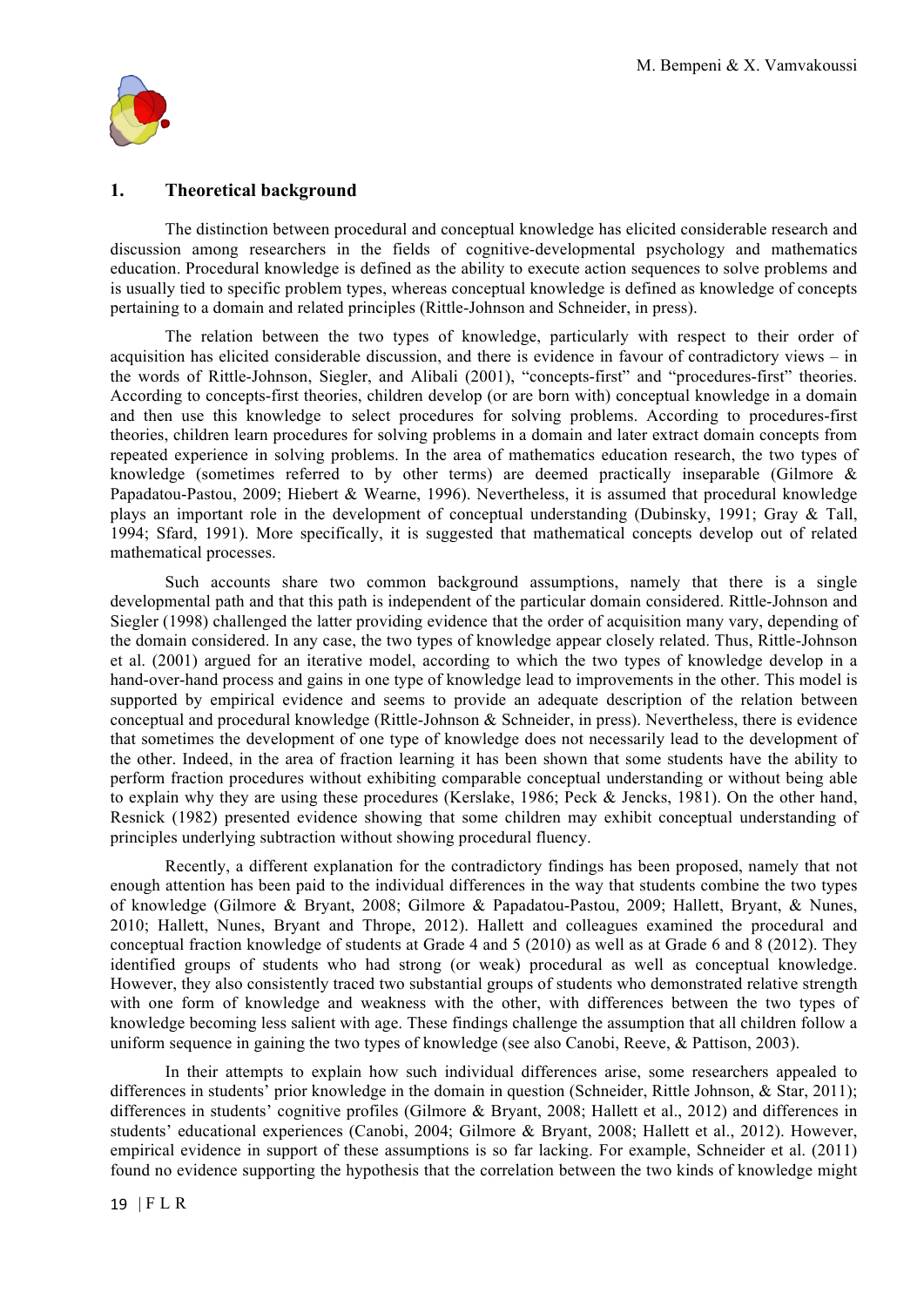

vary with different levels of prior knowledge in the area of equation solving. Hallett et al. (2012) investigated whether individual differences in procedural and conceptual knowledge of fractions can be explained by differences in students' general procedural and conceptual ability (measured by standardized tests); they found no such evidence. In addition, Hallett et al. (2012) examined the role of school experience, which they measured as school attendance, that is, they investigated whether attending different schools could explain the individual differences in question; they found no such relation.

Further research, possibly with different measures, is necessary to clarify the role of the above factors in individual differences in procedural and conceptual knowledge, in particular of fractions. We argue that a factor also worth investigating is the individual student's learning approach to mathematics.

In the literature there is an overarching distinction between the deep approach to learning, associated with the individual's intention to understand; and the surface approach, associated with the individual's intention to reproduce. There are several ways of characterizing each learning approach, mainly adapted to tertiary education (Entwistle & McCune, 2004). Stathopoulou and Vosniadou (2007) proposed a model, which was tested with secondary students. They included three categories for each learning approach, namely Goals, (study) Strategy Use, and Awareness of Understanding. A deep approach to learning involves goals of personal making of meaning, deep study strategy use (e.g., integration of ideas), and high awareness of understanding. A superficial approach involves performance goals, superficial strategy use (e.g., rote learning), and low awareness of understanding. Using these categories, Stathopoulou and Vosniadou showed that students with strong conceptual understanding of science concepts adopted a deep approach to science learning, whereas students with poor conceptual understanding adopted a superficial approach. A similar association might be present in the case of mathematics as well. Indeed, a student that follows a deep learning approach to mathematics is more likely to pay attention to the concepts and principles in the domain in question, to be aware of conceptual difficulties, and to invest the effort necessary to overcome them. On the contrary, a student with a superficial approach is more likely to focus on memorizing procedures, especially if procedures are emphasized in instruction, as is often the case (Moss, 2005).

Before we formulate our hypotheses, we turn to a methodological issue, namely the difficulty to measure the two types of knowledge validly and independently of each other (e.g., Gilmore & Bryant, 2006; Hiebert & Wearne, 1996; Rittle-Johnson & Schneider, in press; Schneider & Stern, 2010; Silver, 1986). The development of a procedural test that would be conceptual free (and vice versa) is a challenging task, since this type of tests may be person, content and context sensitive (Haapasalo & Kadijevich, 2000; Schneider et al., 2011). Moreover, for tasks administered in paper-and-pencil tests, it is often impossible to decide how the student actually solved the task. For such reasons, Hiebert and Wearne (1996) suggested that attention should be also paid to students' solution strategies (see also Faulkenberry, 2013). A distinction between procedural and conceptual strategies (Alsawaie, 2011; Clarke & Roche, 2009; Yang, Reys, & Reys, 2007) is relevant at this point: Procedural strategies are related to rules and exact computation algorithms learnt from instruction. Conceptual strategies, on the other hand, are diverse, and tailored to the specific problem at hand; they are mostly invented by (some) students themselves that use them flexibly in order to avoid lengthy computations as well as to deal with unfamiliar problems (see also Smith, 1995).

In this study, we examined ninth graders' conceptual and procedural fraction knowledge. Taking into account the methodological issue mentioned above, we designed a qualitative study in order to also monitor students' strategies. Similarly to Hallett et al. (2010, 2012), we hypothesized that there are individual differences in the way students combine the two kinds of knowledge. We were particularly interested in extreme cases, namely students with strong conceptual knowledge and weak procedural knowledge, and vice versa. Such cases are theoretically interesting, since they are not compatible with the iterative model (Rittle-Johnson et al., 2001). Moreover, tracing extreme cases at grade 9 would indicate that individual differences may persist, although the general tendency is for them to become less salient with age (Hallett et al., 2012).

In addition, we examined students' learning approach to mathematics learning, particularly fraction learning. Following Stathopoulou and Vosniadou  $(2007)$ , we explored whether students with strong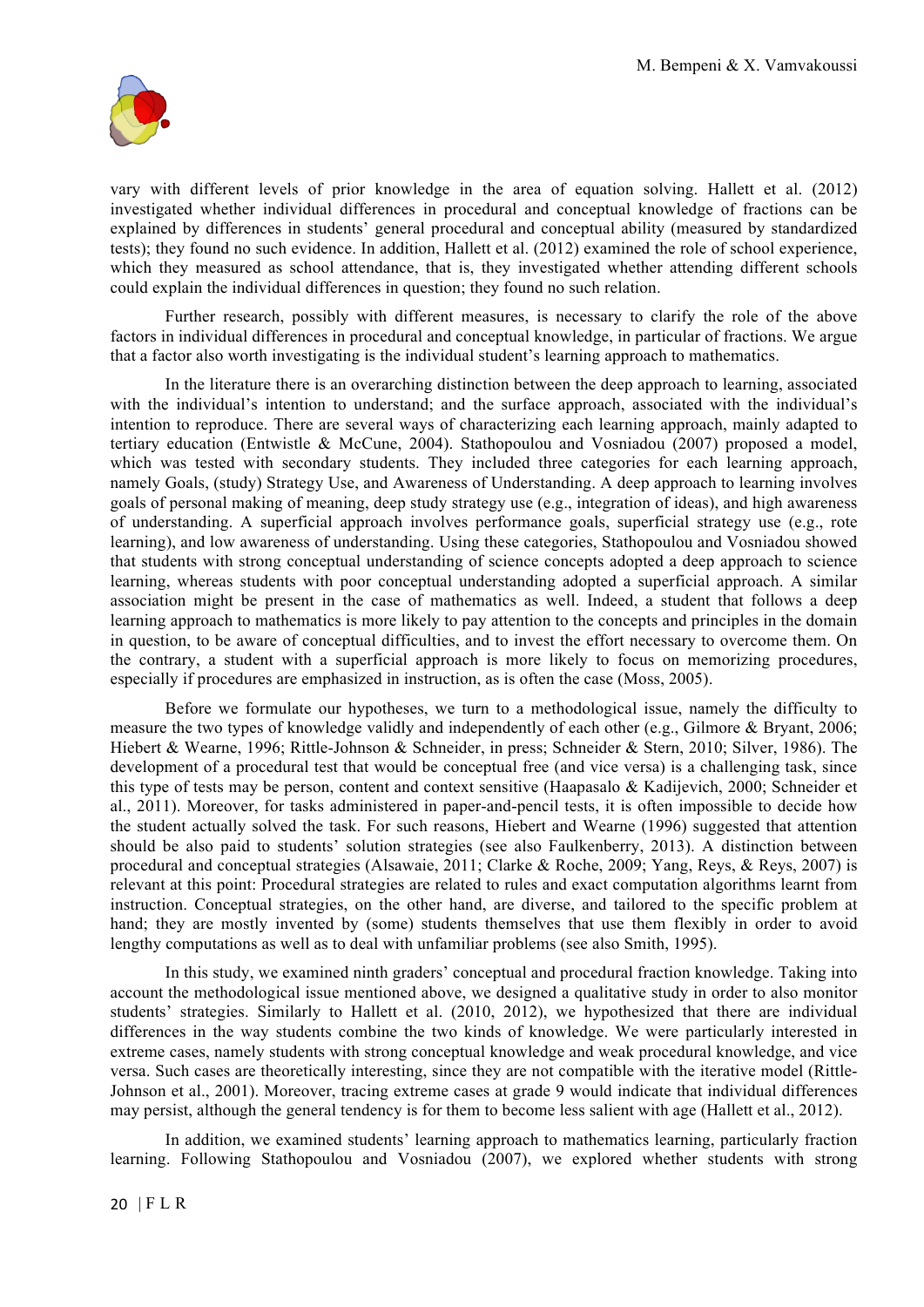

conceptual knowledge adopt a deep learning approach to mathematics, whereas students with weak conceptual knowledge adopt a superficial approach.

# **2. Methodology**

## **2.1 Participants**

The participants were seven Greek students at grade nine (three girls), from seven different schools in the area of Athens. The selection of the participants was not random. First, based on their school grades, all participants could be characterized as medium level students in mathematics. Second, they all had the same mathematics tutor, starting from the last grades of the elementary school. Their tutor provided information about their mathematical behaviour. Based on this information, we had reasons to expect some variation in their conceptual and procedural knowledge of fractions.

We note that by grade seven Greek students are taught all the material related to fractions as well as decimals, and are introduced to the term "rational numbers". We stress that at the moment this study took place the mathematics curriculum as well as the mathematics textbooks, were "traditional', in the sense that they emphasized general, computation-intensive procedures for dealing with fraction tasks (Smith, 1995). Consider, for example, that mental calculations and estimation strategies were not among the curricular goals. Based on information provided by our participants' tutor, who had extensive knowledge about their homework assignments as well as their assessment tests on a long-term basis, we had good reasons to believe that instruction relied heavily on the textbooks, at least with respect to what students were expected to do.

#### **2.2 Materials**

We used thirty fraction tasks grouped in four categories (see Appendix A). Category A included five procedural tasks, that is, tasks that for which a standard procedure was taught at school: four tasks that examined operations with fractions (Q.1.1-Q.1.4); and one task that required conversion to an equivalent fraction  $(Q.1.5)$ .

Category B, consisting of eight tasks, targeted on conceptual knowledge. Four tasks involved fraction representations (Q.1.6-Q.1.9); one task required recognizing fraction as a ratio (Q.1.10); one item focused in the role of the unit of reference (Q.1.11); and two tasks targeted on the understanding of the effect of multiplication and division with fractions (Q.1.12, Q.1.13). There were no tasks similar to Q.1.10-Q.1.13 in the textbooks, either at the elementary, or at the secondary level. On the other hand, the area model for the representation of fractions was salient in the elementary school textbooks, but unlike Q.1.8., the shape was typically given, already equally partitioned; examples of improper fraction representations were scarce (Q.1.9), and there was no task similar to Q.1.7.

Category C consisted of seven comparison (Q.1.14-Q.1.17, Q.1.20-Q.1.22) and two ordering tasks (Q.1.18, Q-1.19). Although these tasks could be solved by standard methods taught at school, they could also be solved by a variety of conceptual strategies.

Finally, the tasks of the Category D required deep conceptual understanding or the combination of conceptual understanding and procedural fluency. More specifically, there were two tasks regarding locating fractions on the number-line (Q.1.23, Q.1.24); one problem that involved an intensive quantity and required the comparison of ratios  $(Q.1.25)$ ; one task regarding estimation of a fraction sum  $(Q.1.26)$ ; one task that required substituting variables with non-natural numbers  $(0.1.27)$ ; one task that tested the use of the inverse relationship between addition and subtraction, as well as between multiplication and division with fractions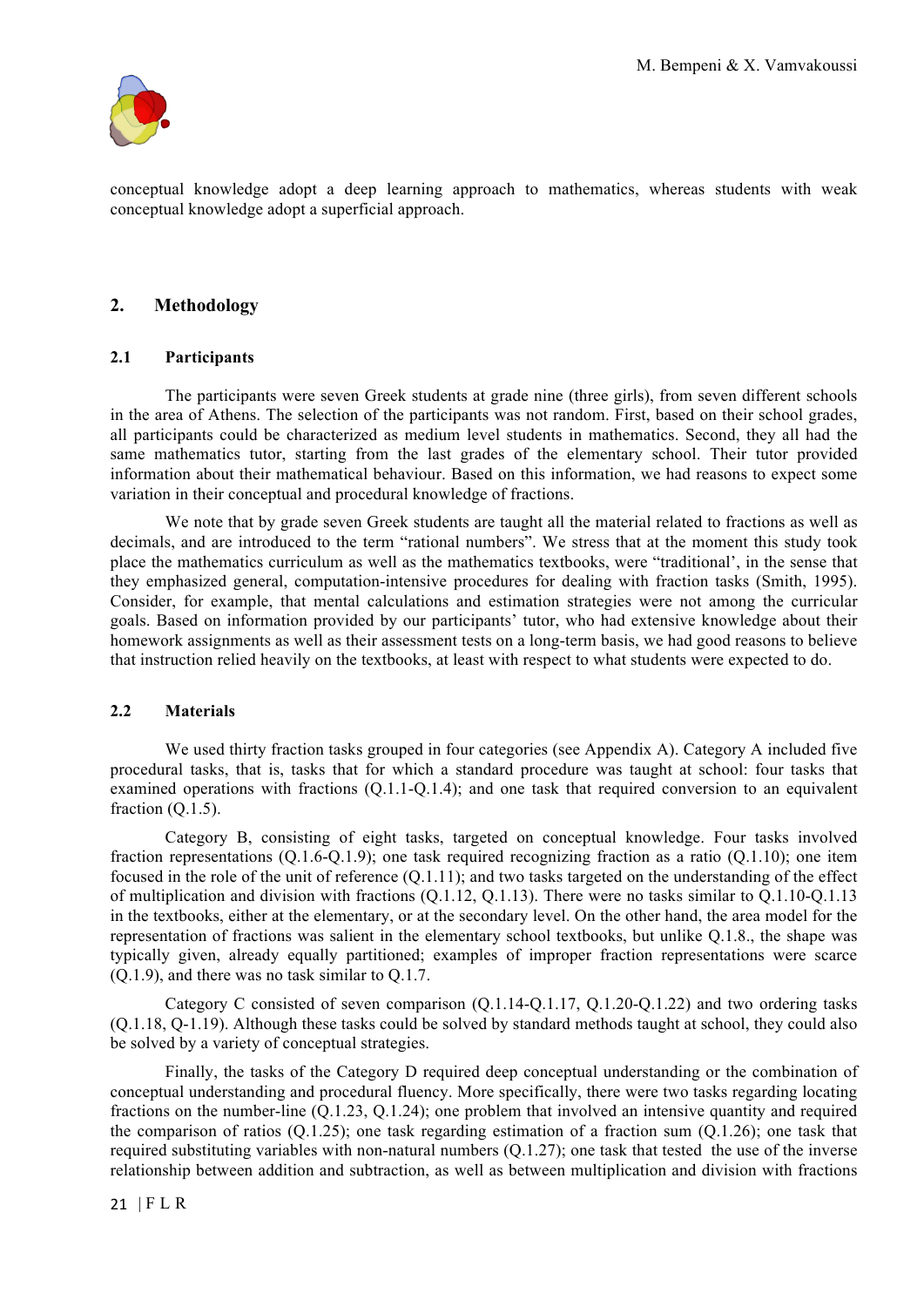

(Q.1.28); and two tasks targeting the dense ordering of rational numbers (Q.1.29, Q.1.30). There were no tasks similar to Q.1.27-Q.1.30 in the mathematics textbooks. Locating fractions on the number line was presented at the secondary level (Grade 7), albeit not particularly emphasized.

The selection and categorization of the tasks was based on relevant literature (e.g., Clarke & Roche, 2009; Hallett et al., 2010, 2012; McIntosh, Reys, & Reys, 1992; Moss & Case, 1999; Smith, 1995). We note that we included items targeting students' awareness of the differences between natural and rational numbers (e.g., Q.1.12, Q.1.13, Q.1.29, Q.1.30) which is considered an important aspect of conceptual knowledge (Vamvakoussi & Vosniadou, 2010; McMullen, Laakkonen, Hannula-Sormumen, & Lehtinen, 2014). We also used a considerable number of tasks related to fraction magnitude (e.g., Category D tasks, Q.1.23, Q.1.24) (for the importance of accessing fraction magnitude in students' developing knowledge see Siegler & Pyke, 2013). We stress, however, that this categorization was tentative, since we also looked into students' strategies. This consideration is particularly important for Category C tasks, but relevant for all tasks.

In addition, we developed twelve items so as to explore students' learning approach (deep/superficial) to fraction and, more generally, to mathematics learning (see Appendix B). The items were presented as scenarios describing a situation that the student had to react to.

# **2.3 Procedure**

In the first phase of the study each student was asked to solve the fraction tasks, thinking aloud and explaining their answers. No time limit was imposed. In the second phase three participants were selected to participate in an in-depth, semi-structured individual interview about their learning approach to mathematics. Because this was a first attempt to explore a potential relation between individual differences in conceptual and procedural fraction knowledge and the individual's learning approach, we selected one student with strong procedural, but weak conceptual knowledge; one student with strong conceptual but weak procedural knowledge; and one student who combined both procedural and conceptual knowledge. These students were additionally asked to comment on the responses of the first questionnaire (certainty about the solution, awareness of their performance in the tasks). The second interview took place about one week later. Each interview lasted about one hour. All interviews were recorded and transcribed.

#### **2.4 Data Analysis**

First, we assessed the accuracy of students' responses in all tasks. Second, we examined the strategies used. We categorized a strategy as procedural, if it was based on instructed rules and procedures related to our research tasks. Based on mathematics textbooks, as well as information by our participants' mathematics tutor, we categorized as procedural strategies the standard algorithms for fraction operations; and transformation strategies (Smith, 1995), namely converting to equivalent fractions, similar fractions, decimals, or mixed numbers. Transformation strategies are relevant to operations as well as comparison, and they were over-emphasized in the textbooks. We also categorized as procedural the instructed method for Q.1.25, namely the construction of a 2x2 table placing the like quantities one below the other, and forming and comparing the ratios. Regarding the placement of fractions on the number line, the instructed method involved segmenting the unit in the appropriate number of parts. Finally, given the salience of the area model for the representation of fractions, particularly in the elementary grades, we reasoned that it had the status of definition for fractions. We thus did not consider that students used a strategy, either conceptual, or procedural in the related tasks (Q.1.6–Q.1.9).

We categorized as conceptual the strategies that were not based on instructed procedures. For comparison tasks, such strategies involved, for example, the use or reference numbers, such as the unit and one half; and also residual thinking, that is, comparing the complementary fractions (Alsawaie, 2011; Clarke & Roche, 2009; Smith, 2005; Yang et al., 2007). In a more general fashion, we categorized as conceptual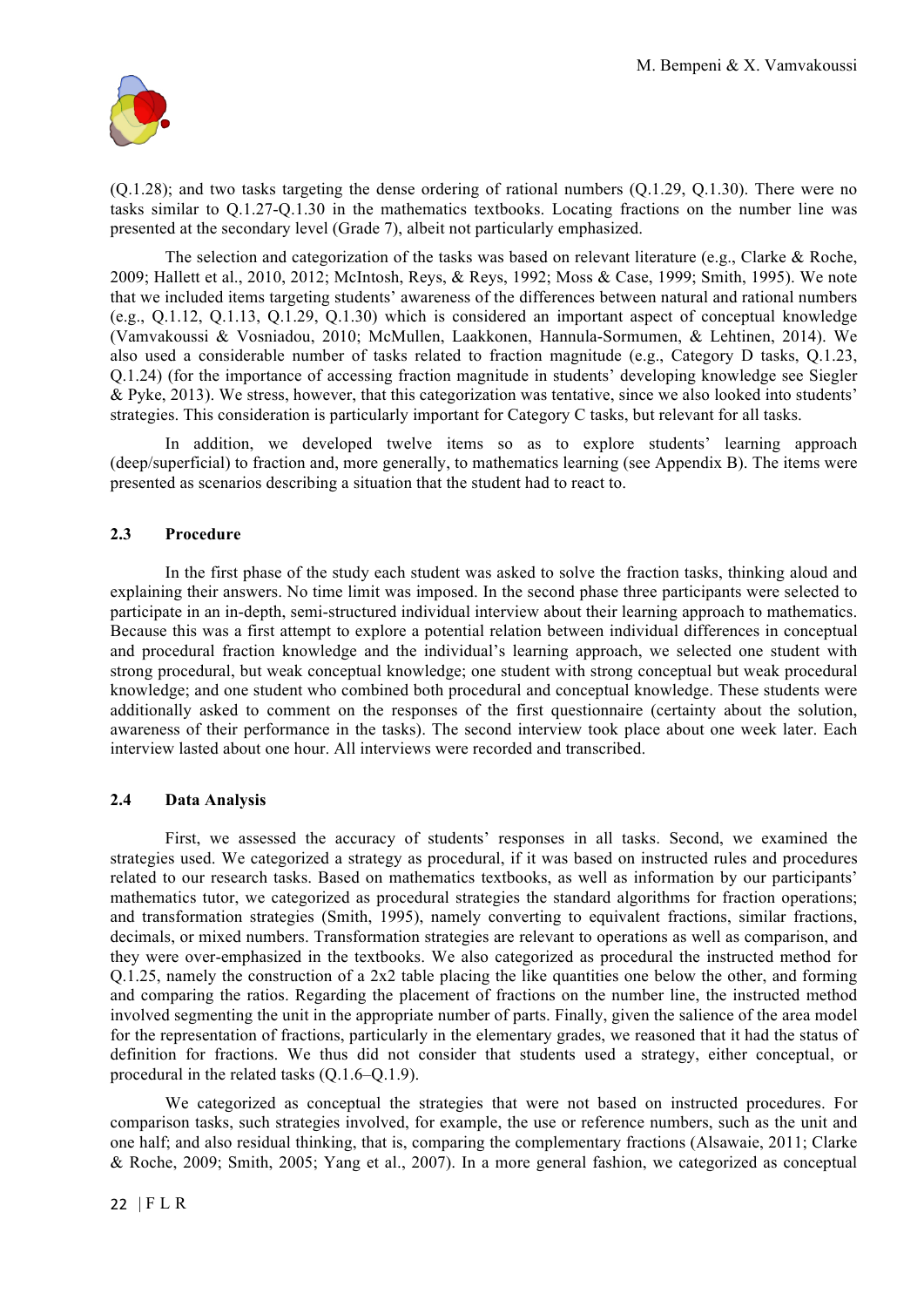

strategies the ones that relied on estimation of fraction magnitudes, on spontaneous use of representations, and on spotting and employing the multiplicative relations present in the task at hand (e.g., in Q.1.25).

We categorized a strategy as conceptual/procedural if it involved conceptual and procedural features, such as adjusting a procedural strategy to deal with a novel task. A prominent example was the use of a transformation strategy, namely converting to equivalent fractions, as a first step to deal with Q.1.30, combined with the idea that this process can be repeated infinitely many times.

We also note that in certain cases students provided immediate responses that were not based on a specific strategy; rather, they relied on a holistic understanding of the situation at hand. This was the case mainly for tasks targeting the differences between natural numbers and fractions (Q.1.12, Q.1.13, Q.1.29, Q.1.30). For example, some students answered immediately that there is no other number between 2/5 and 3/5, directly drawing on their natural number knowledge. We categorized the strategy of relying on natural number knowledge as conceptual.

For the second phase of the study, the categories (i.e., Goals, Strategy Use, and Awareness of Understanding) and the related indicators used by Stathopoulou and Vosniadou (2007) were our starting point for the analysis. We reviewed all transcripts and coded them when possible. We selected sentences as unit of analysis, but in some cases we used paragraphs so as to obtain a sense of the whole. We looked for utterances that included keywords pertaining to the indicators of each category (e.g., remember, memorize, memory and similar expressions for the indicator ''rote-learning'' as a superficial Strategy Use). We placed the sentences in the coding categories according to the initial indicators and developed new indicators when needed. After coding, data that could not be coded were identified and analyzed to determine if they represented a new category. One new category emerged, namely Engagement Factors, consisting of two subcategories: Preferred Tasks/Strategies (conceptual/procedural), and also Motivation (intellectual challenge/coping). In addition, we replaced the category Awareness of Understanding with the more general category Awareness with indicators pertaining to awareness of understanding (high/low) as well as to awareness of the effectiveness of one's personal study strategies (high/low). The categories are presented in Table 5.

# **3. Results of the 1st phase of the study**

Tables 1-4 present how students performed in the tasks of Categories A-D, respectively; and the type of strategy (conceptual, procedural, or a combination of both) they used in each task.

As shown in Tables 1-4, students 1, 2, and 3 were rather successful across all task categories. Students 4, 5, and 6 were successful in Categories A and C, but not in Categories B and D. Student 7 failed in Category A, but was rather successful in Categories B, C, D. We placed the students in three profiles: a) Conceptual-Procedural (Students 1, 2, and 3); b) Procedural (Students 4, 5, and 6); and c) Conceptual (Student 7). In the following we present these profiles in more detail.

## **3.1 Conceptual - Procedural Profile**

The conceptual-procedural students succeeded in all tasks of Category A using procedural strategies, that is, standard algorithms (Table 1). Student 1 and Student 3 (hereafter, Kosmas) also succeeded in all tasks of Category B (Table 2). All three students relied heavily on conceptual strategies (reference numbers, residual thinking) to deal with the tasks of Category C (Table 3). All three performed well in the tasks of this category, with Kosmas responding correctly to all tasks.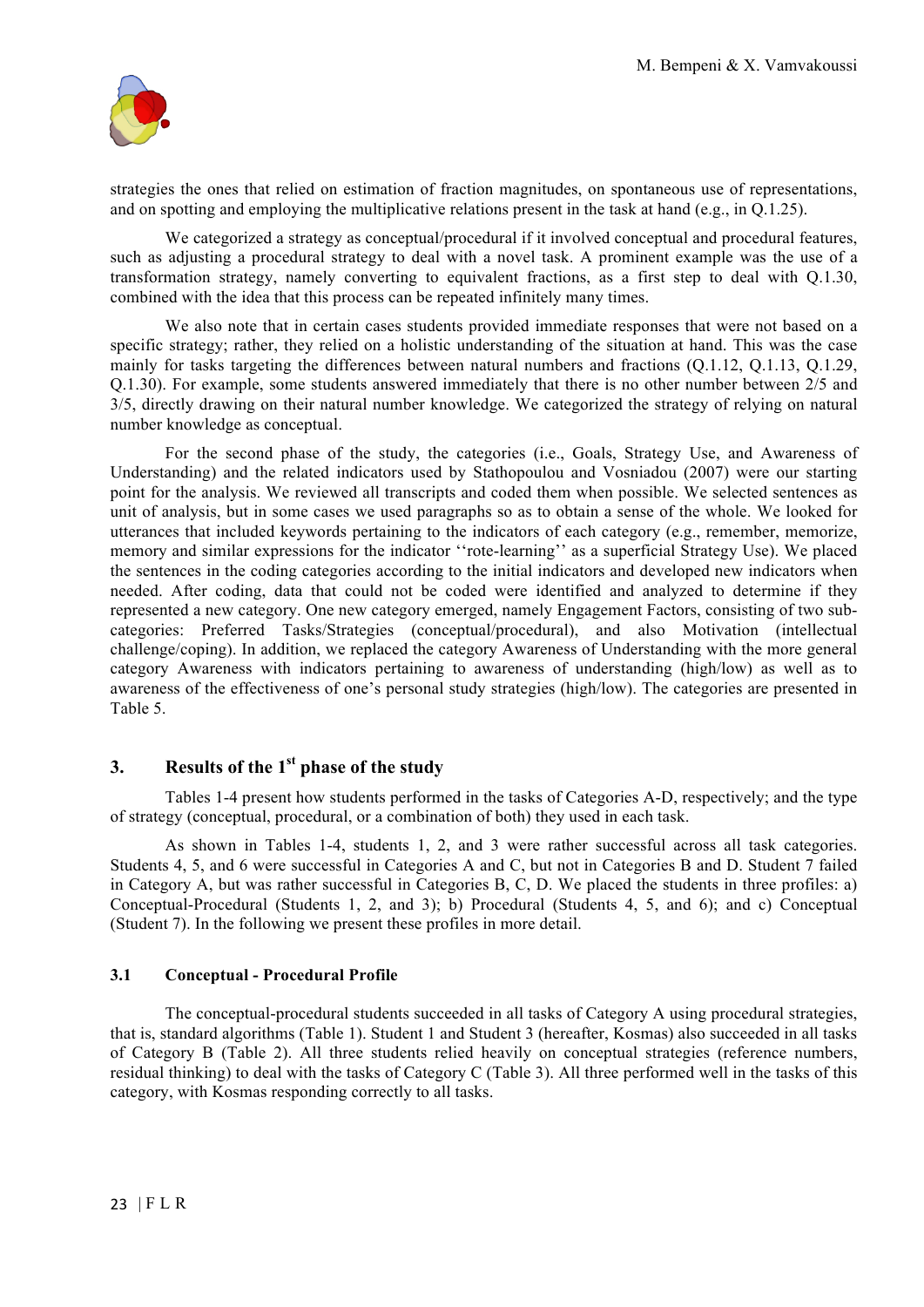

## Table 1

*Students' Performance (Success, Failure) and Type of Strategy Used (Conceptual, Procedural, Or Conceptual-Procedural) in the Tasks of Category A*

| Student        | Q.1.1 | Q.1.2 | Q.1.3 | Q.1.4 | Q.1.5 | Profile               |
|----------------|-------|-------|-------|-------|-------|-----------------------|
| $\mathbf{1}$   | S, P  | S, P  | S, P  | S, P  | S, P  | Conceptual/Procedural |
| $\overline{2}$ | S, P  | S, P  | S, P  | S, P  | S, P  |                       |
| 3 (Kosmas)     | S, P  | S, P  | S, P  | S, P  | S, P  |                       |
| $\overline{4}$ | S, P  | S, P  | S, P  | S, P  | F, P  | Procedural            |
| 5              | S, P  | S, P  | S, P  | S, P  | S, P  |                       |
| 6 (Stella)     | S, P  | S, P  | S, P  | S, P  | S, P  |                       |
| 7 (Filio)      | F, P  | F, P  | F, P  | F, P  | S, P  | Conceptual            |

Kosmas was the only student who responded correctly to all tasks of Category 4. In general, however, all three students performed well in Category D tasks, showing a rather strong conceptual understanding, combined with procedural fluency. A good indicator of their conceptual understanding is their responses to the density tasks (Q.1.29, Q.1.30), in particular to the first that is the most challenging. Student 2 and Kosmas provided an impressively sophisticated answer, stating explicitly that there is no such number and explained that, given any number, no matter how small, one can always find a smaller one. Student 1, on the other hand, assumed that such a number exists, thus typically his answer is incorrect; however, he stated that this number cannot be found, not even by a computer; and described it as "zero point zero, followed by infinitely many zeroes, and one unit in the end".

These students' tendency to prefer conceptual over procedural strategies manifested itself in the tasks of Category D as well. None of them applied the instructed method to solve Q.1.25; instead, they focused on the relations between the quantities involved. In the words of Student 2: "Stella's milk tastes sweeter, because George dissolved the double quantity of chocolate in the triple quantity of milk".

The data presented in Tables 1-4 show that Kosmas was the only one who succeeded in all tasks. Moreover, Kosmas's responses were more elaborated than his peers' in terms of completeness as well as of the explanations he provided. Consider, for example, Q.1.26 that asked for the estimation of 7/15 and 5/12. All three students noticed that each addend was smaller than  $1/2$  and concluded that the sum was smaller than the unit. Kosmas, however, went farther to notice that "This sum equals the unit minus 0.5/15+1/12. The missing part is close to 0.1; more precisely, a bit bigger than 0.1". He reached this close estimate of the missing part mainly via mental calculations, writing down some of the intermediate results.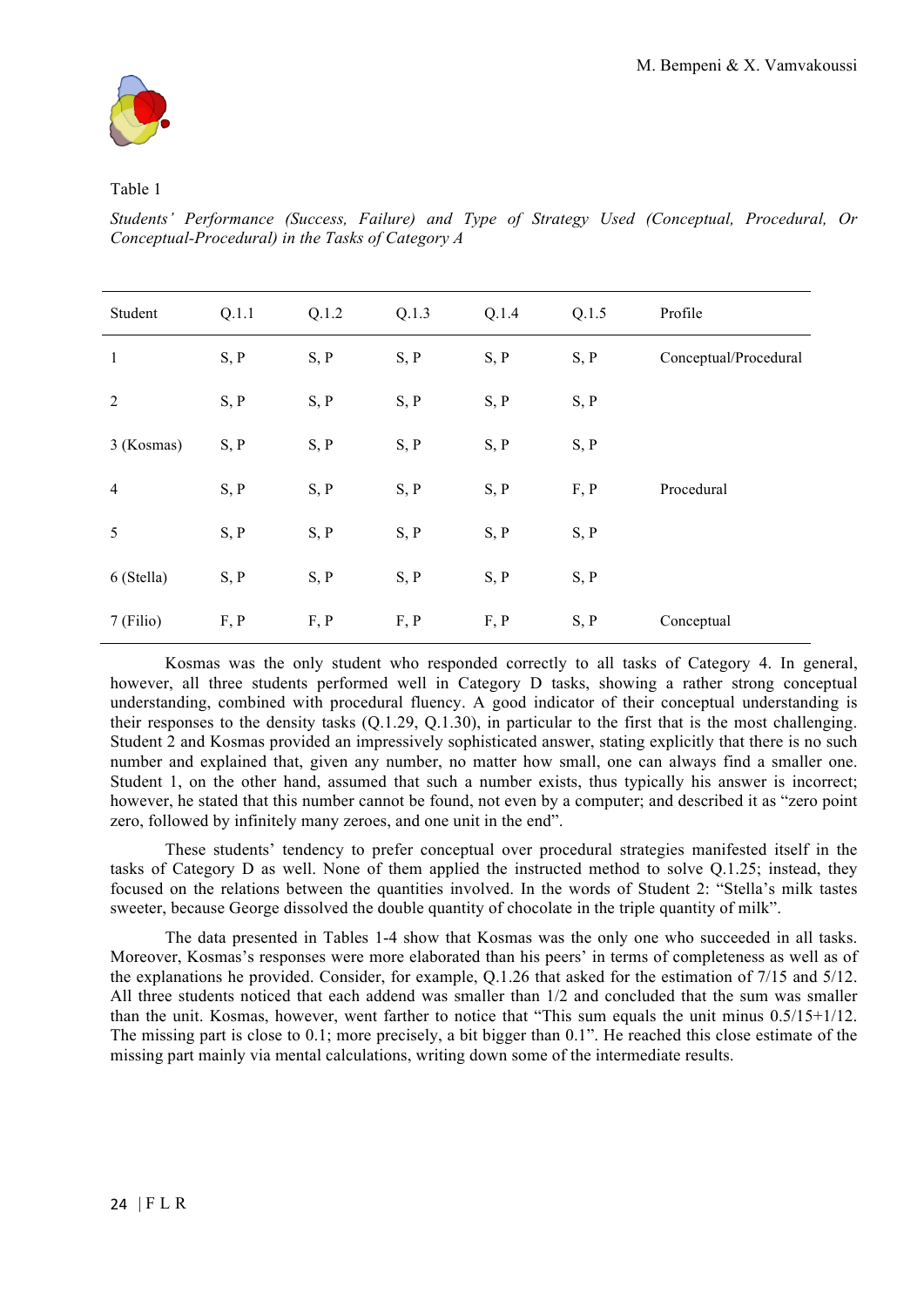

## Table 2

*Students' Performance (Success, Failure) and Type of Strategy Used (Conceptual, Procedural, Or Conceptual-Procedural) in the Tasks of Category B*

| Student        |              |              |   |               |           |              | Q.1.6 Q.1.7 Q.1.8 Q.1.9 Q.1.10 Q.1.11 Q.1.12 Q.1.13 Profile |                    |                                 |
|----------------|--------------|--------------|---|---------------|-----------|--------------|-------------------------------------------------------------|--------------------|---------------------------------|
| 1              | S            | ${\bf S}$    | S | S             | S         | S            |                                                             |                    | S, C S, C Conceptual/Procedural |
| 2              | ${\bf S}$    | ${\bf S}$    | S | $S_{\text{}}$ | ${\bf S}$ | $\mathbf{F}$ | $S, C$ $S, C$                                               |                    |                                 |
| 3<br>(Kosmas)  | S<br>S       |              | S | S             | S         | S            | $S, C$ $S, C$                                               |                    |                                 |
| $\overline{4}$ | ${\bf S}$    | $\mathbf{F}$ |   |               |           |              |                                                             |                    | F F F F F, C F, C Procedural    |
| 5              | S            | $\mathbf F$  |   |               |           |              | $F$ $F$ $F$ $F$ $F$ , $C$ $F$ , $C$                         |                    |                                 |
| 6 (Stella)     | $\mathbf{F}$ | $\mathbf{F}$ |   |               |           |              | $F$ $F$ $F$ $F$ $F$ , $C$ $F$ , $C$                         |                    |                                 |
| 7 (Filio)      | ${\bf S}$    | ${\bf S}$    | S | S             | S         | S            |                                                             | $S, C \qquad S, C$ | Conceptual                      |

Table 3

*Students' Performance (Success, Failure) and Type of Strategy Used (Conceptual, Procedural, Or Conceptual-Procedural) in the Tasks of Category C*

| Student                 | 0.1.14 |      | Q.1.15 Q.1.16 Q.1.17 Q.1.18 Q.1.19 Q.1.20 |      |      |        |      | Q.1.21 | Q.1.22 | Profile                   |
|-------------------------|--------|------|-------------------------------------------|------|------|--------|------|--------|--------|---------------------------|
| $\mathbf{1}$            | S, C   | S, C | S, C                                      | S, C | S, C | S, C   | F, C | S, C   | S, C   | Conceptual/<br>Procedural |
| 2                       | S, C   | S, C | S, C                                      | S, C | S, C | F, C/P | S, C | S, C   | S, C   |                           |
| 3<br>(Kosmas)<br>$\sim$ | S, C   | S, C | S, C                                      | S, C | S, C | S, C   | S, C | S, C   | S, C   |                           |
| $\overline{4}$          | S, P   | S, P | S, P                                      | S, P | S, P | S, P   | S, P | S, P   | S, P   | Procedural                |
| 5                       | S, P   | S, P | S, P                                      | S, P | S, P | S, P   | S, P | S, P   | S, P   |                           |
| 6 (Stella)              | S, P   | S, P | S, P                                      | S, P | S, P | S, P   | S, P | S, P   | S, P   |                           |
| 7 (Filio)               | S, C   | S, C | S, C                                      | S, C | S, C | S, C   | S, C | S, C   | S, C   | Conceptual                |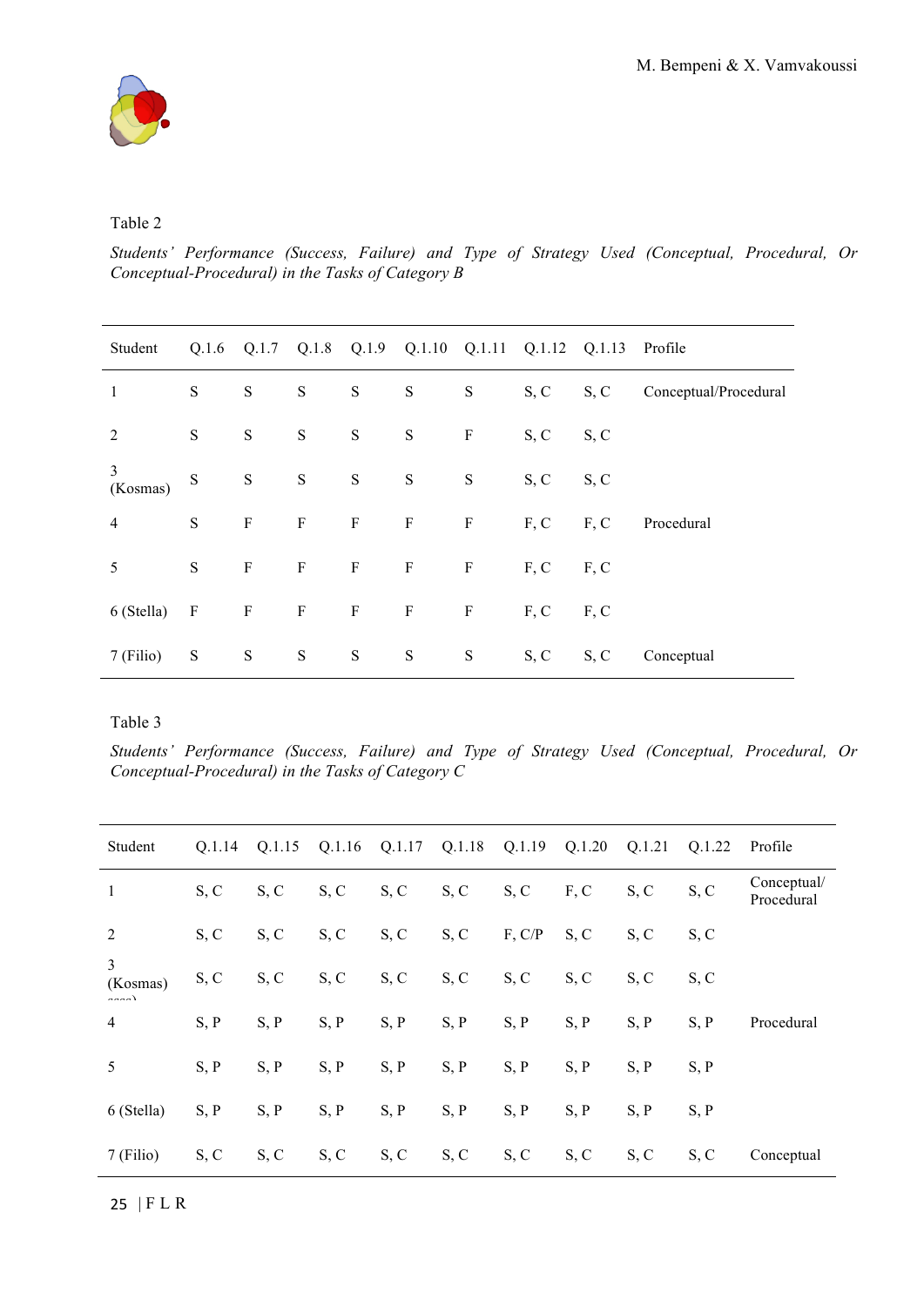

## Table 4

*Students' Performance (Success, Failure) and Type of Strategy Used (Conceptual, Procedural, Or Conceptual-Procedural) in the Tasks of Category D*

| Student        | Q.1.23 |        |                         |      | Q.1.24 Q.1.25 Q.1.26 Q.1.27 Q.1.28 Q.1.29 Q.1.30 |        |                 |        | Profile               |
|----------------|--------|--------|-------------------------|------|--------------------------------------------------|--------|-----------------|--------|-----------------------|
| 1              | F, C   | F, C   | S, C/P                  | F, C | S, C                                             | S, C/P | $F, C$ S, $C/P$ |        | Conceptual/Procedural |
| 2              | S, C/P | S, C/P | S, C                    | S, C | S, C                                             | F, C   | S, C            | S, C/P |                       |
| 3<br>(Kosmas)  | S, C/P | S, C/P | $S, C/P \subseteq S, C$ |      | S, C/P                                           | S, C/P | S, C            | S, C/P |                       |
| $\overline{4}$ | F, P   | F, P   | F, P                    | F, C | F, P                                             | F, P   | F, C            | F, C   | Procedural            |
| 5              | F, P   | F, P   | F, P                    | F, C | F, P                                             | F, P   | F, C            | F, C   |                       |
| 6 (Stella)     | F, P   | F, P   | F, C                    | F, C | F, P                                             | F, P   | F, C            | F, C   |                       |
| 7 (Filio)      | S, C   | S, C   | S, C/P                  | S, C | S, C                                             | F, C/P | F, C            | S, C   | Conceptual            |

# **3.2 Procedural Profile**

As shown in Table 1, the students of this profile performed very well in the tasks of Category A (Table 1). On the contrary, their performance was very law in the tasks of Category B (Table 2). In particular, Student 3 (hereafter, Stella) failed in all the tasks of this category. She stated that "the nominator shows how many pieces to take" to justify her answer in Q.1.6, and she drew a circle and partitioned it in three unequal parts in Q.1.8 (Figure 1). None of these students exhibited any understanding of the fundamental principle that the fractional parts of the unit should be equal, as also evidenced by their performance in Q.1.7 (Table 2).



*Figure 1.* Stella's response to Q.1.6, Q.1.8: Representations for the Fractions  $1/4$  and  $2/3$ , respectively.

All three students failed to represent the improper fraction 5/3 (Q.1.9). Figure 2 presents S5 and Stella's attempts to deal with this task. S4 gave no answer to the problem.



*Figure 2.* Procedural Profile: Student 5 and Stella's' Attempt to Represent the Fraction 5/3.

26 | FLR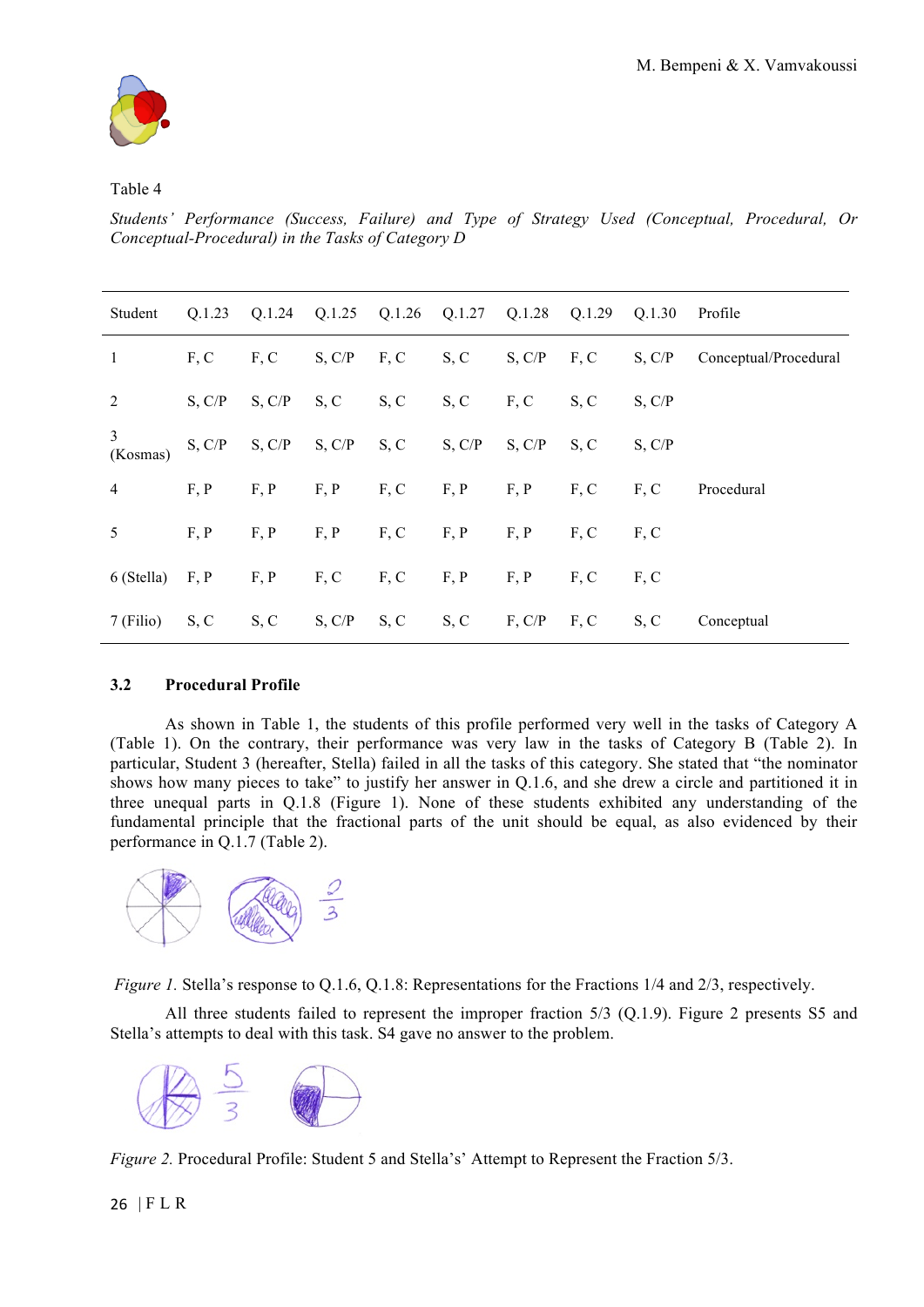

In addition, all three students failed in Q.1.10, explaining that the denominator shows how many pieces the pizza had, and the nominator how many pieces were eaten. They also failed in Q.1.11, since they did not consider that the units of reference might be different. Moreover, they all insisted on executing the calculations in Q.1.12 and Q.1.13. When they were explicitly instructed not to do it, they came up with the rule "multiplication makes bigger, whereas division makes smaller".

All students of this profile were flawless in the tasks of Category C, using only procedural strategies. They were, however, very reluctant to try without using paper and pencil, when they were asked to. In case they tried, their responses reflected severe lack of understanding. For example, Stella claimed that 123/220 is greater than 6/5 because the numbers 123 and 220 are greater than 6 and 5, respectively.

The students of this profile failed in all tasks of Category D (Table 4). Again, they relied heavily on procedural strategies, in particular transformation strategies. For example, they all converted fractions into decimals in Q.1.23 and Q.1.24. They also attempted to use this strategy or to perform the calculation in the estimation task Q.1.26, although they were specifically asked not to. Stella, in particular, explicitly stated that it is impossible to solve the task without converting to similar fractions or to decimals first.

Students 4 and 5 applied the instructed method Q.1.25. However, they were not able to interpret the result. Consider, for example, the answer and the explanation provided by Student 5: "George' s milk tastes sweeter, because his proportion 600/100=6 is better than Stella's 200/50=4". On the other hand, Stella's answer indicated that she neglected the multiplicative relations defining the relative quantities that are involved in the situation: "The girl's quantities are rather small compared to the boy's. So I believe that her milk tasted sweeter".

These students' responses to the tasks on dense ordering (Q.1.29, Q.1.30) were immediate and reflected the idea that fractions (or decimals, in case they had converted them) are discrete, like the natural numbers. Stella stated that "there are no other numbers between  $2/5$  and  $3/5$ , because 3 comes right after 2". According to Stella, one was the smallest positive number, while Students 4 and 5 proposed 0.1.

#### **3.3 Conceptual Profile**

As mentioned above, there was only one student placed in this profile, namely Filio. As shown in Table 1, Filio failed in all tasks of Category A, except for Q.1.5, since she was quite competent with equivalent fractions (see also her solution in Q1.25 below). On the contrary, she succeeded in all tasks of Category B (Table 2). She was able to explain adequately her responses. For example, to explain her disagreement with Maria in Q.1.10, Filio said that "I don't know how many pieces this pizza had. Kostas could have eaten 3 pieces, only if the pizza was cut in four". Similarly, in Q.1.11, she exclaimed: "Where are the pizzas? I need to see the pizzas. Are they the same or not?" While dealing with Q.1.12 and Q.1.13, she explicitly stated that the outcome is not necessarily bigger, just because there is multiplication involved. She tried with several numbers, and eventually came up with a generalization: "when we multiply a number a by a fraction smaller than the unit, the product is smaller than the number a".

Filio succeeded in all tasks of Category C (Table 3) using consistently only conceptual strategies. Interestingly, she also succeeded in most of the tasks of Category D (Table 4). Her responses in Q.1.23, Q.1.24, were based on estimation of the fraction magnitudes and a rough approximation of their location on the numbers line. Unlike the students of the Conceptual-Procedural Profile, she didn't attempt to find the exact locations by partitioning the line segments. Quite similar to these students, however, she focused on the relations between the quantities in Q.1.25, employed a transformation strategy, and came up with a solution that is not taught at school: "The 50gr of chocolate powder that Stella put in 200gr milk is half the quantity that George put in 600gr. So I double the quantities 50/200 and I get 100/400. Then, 100 in 400 means more chocolate powder in the milk than 100 in 600! So, Stella's milk tastes sweeter."

27 | FLR Similarly to Kosmas, Filio explicitly stated that there are infinitely many pairs whose product is 3 (Q.1.27). Moreover, she also stated that there are infinitely many numbers between 2/5 and 3/5 (Q.1.30).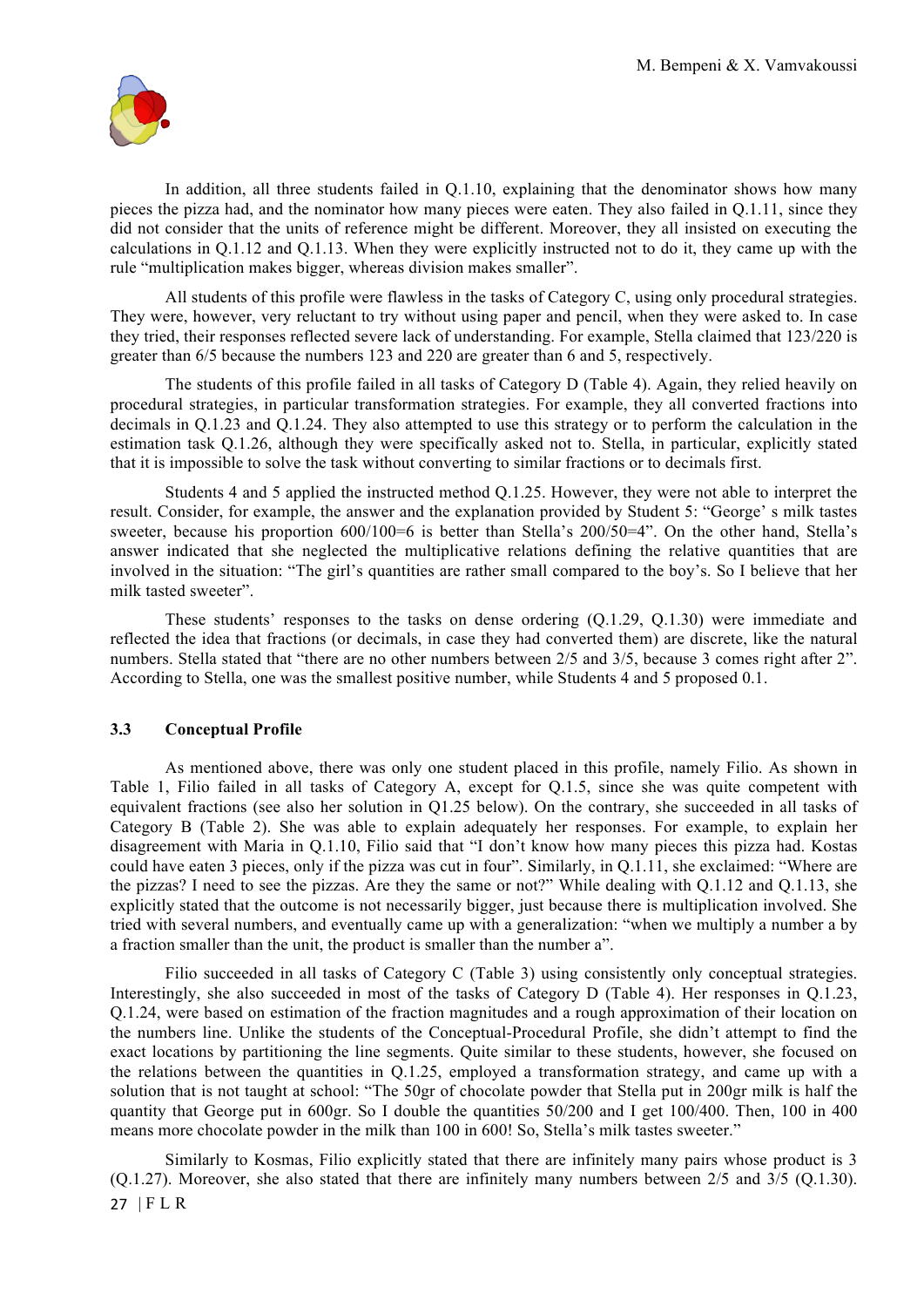

Unlike all other participants, she justified her answer using spontaneously a rather sophisticated representation: "If we locate them on the number-line, there is definitely a gap in between. In this gap, there are infinitely many numbers".

We note that Filio explicitly expressed her discomfort with tasks in which she could not avoid using procedures (e.g., Category A tasks, Q.1.28). We also note that Filio was monitoring her performance during the solution process. She explicitly expressed doubt about responses that were actually incorrect; she also revised certain answers herself. For example, when solving Q.1.18, she initially answered that the fractions 3/4 and 6/7 are equal, because for both one fractional unit is needed to complete the unit. She revised this answer after locating the two fractions on the number line.

## **3.4 Conclusions**

The first phase of the study revealed three different student profiles: The Conceptual-Procedural Profile consisted of three students with quite strong conceptual knowledge of fractions, combined with procedural fluency. These students appeared to prefer conceptual strategies over procedural strategies, when this was possible. One of these students, namely Kosmas (Student 3), was exceptionally strong: not only did he succeed in all tasks, but he also gave the most complete and elaborated answers.

The Procedural Profile consisted of three students who were capable of applying instructed procedures. This capability allowed them to deal very successfully with the tasks that could actually be solved by an instructed procedure. However, these students failed in most tasks that required conceptual knowledge, exhibiting lack of understanding for even the most fundamental fraction ideas. Stella, in particular, failed in the simplest conceptual tasks. These students relied heavily on procedural strategies and avoided consistently to try otherwise. When they did try, they typically failed.

Finally, the Conceptual Profile consisted of one student, namely Filio (Student 7). Filio consistently avoided applying procedures throughout the interview, and she failed when she had to do it. She nevertheless exhibited a firm understanding of fundamental fraction ideas; and thus she managed to deal quite successfully with many tasks by applying consistently conceptual strategies.

Thus, in line with recent discussions regarding the relation between conceptual and procedural knowledge of fractions (e.g., Hallett et al., 2010, 2012), we found individual differences in the way that students combine the two kinds of knowledge. Moreover, we showed that these differences can be extreme – consider, for example, Stella and Filio.

#### **4. Results of the 2nd phase of the study**

Table 5 presents the categories that describe the Deep Learning Approach and the Superficial Learning Approach to mathematics, and their indicators. In the following we present excerpts from transcribed interviews of Kosmas, Filio, and Stella, in order to highlight the similarities and the differences in their learning approaches to mathematics, along these categories.

#### **4.1 Goals**

Kosmas and Filio repeatedly referred to the importance of learning with understanding in mathematics, which they both juxtaposed with rote learning. For them, learning with understanding meant personal making of meaning. This point is illustrated in the following excerpts, in which Kosmas and Filio explain how they would help a hypothetical younger student that is challenged by the comparison of fractions: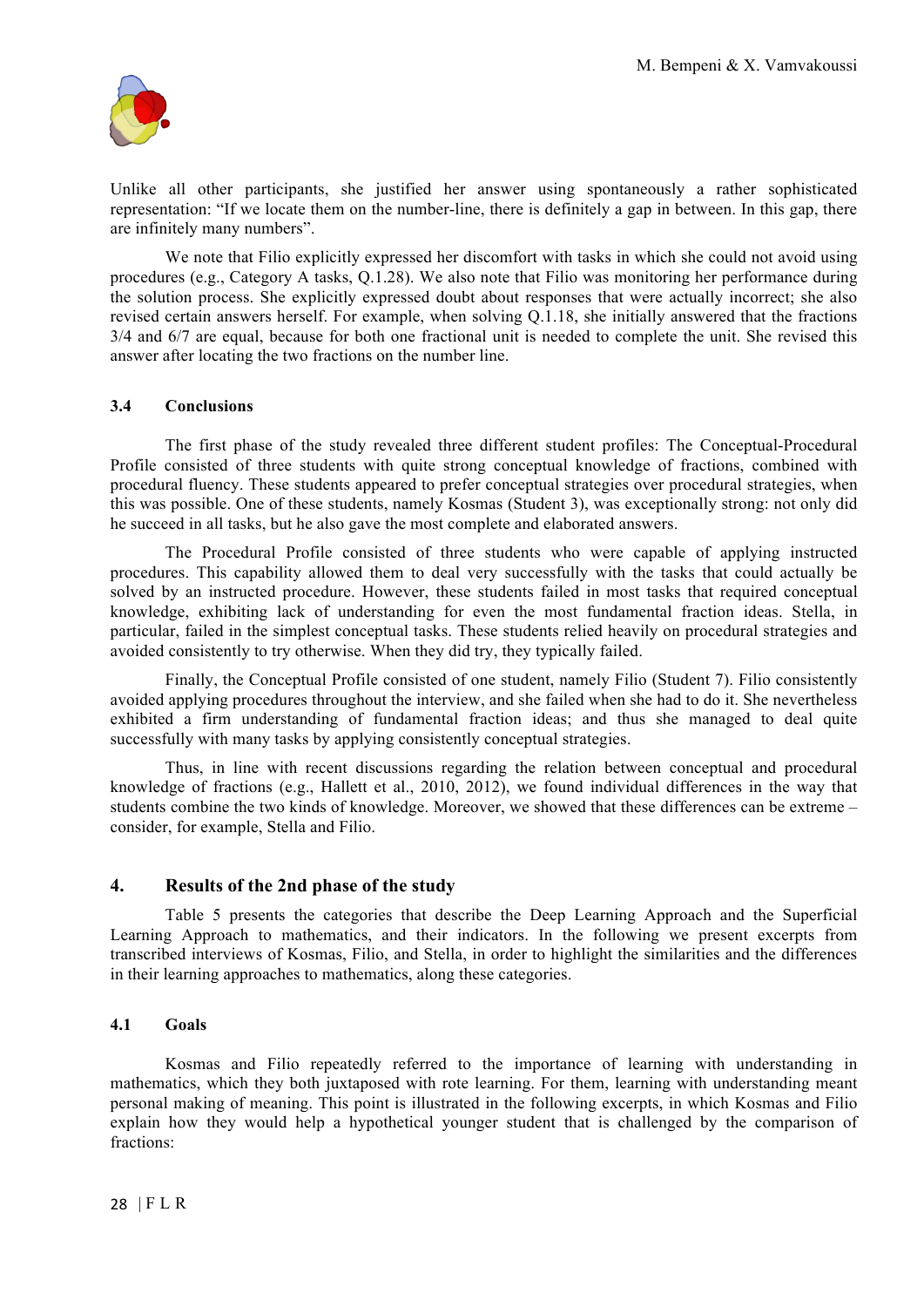

*"Perhaps I could try to explain fractions as I understand them. He has to find a personal way of thinking though. He could study the rules. In fact, there are two ways: In the case of fractions, the first one is to memorize the rules and apply them. For example, between two fractions with the same numerator 3/5 and 3/7 the bigger is this one with the smaller denominator. Alternatively, he would compare the two fractions to the unit, that is, notice that 3/7 is closer to 1 than 3/5. There is a difference: In the second case you have understood exactly what happens with fractions-the first is rote learning. You can reach a conclusion regarding which of two fractions is bigger but you don't understand why. Personally, if I saw these two fractions, I would compare the fractions to the unit so as to check the validity of the rule." (Kosmas, Q.2.11)* 

*"I would help him understand the concept of fraction. But, you know, everyone has their own way of thinking. Mathematics is not rote learning, you have to put your mind to the work. […] I could explain to him how to compare fractions based on the rules, but if he wants be really able to compare fractions, I think that he should understand the concept of fraction. He must understand what fractions are and then he will do well in fractions." (Filio, Q.2.11)*

Consider also the following excerpts:

*"The most important thing is to understand. Knowing the rules will also help you, there is no doubt about it. But understanding is the most important thing." (Kosmas, Q.2.11)*

*"If I understand the meaning of what I do, then I can solve the exercises." (Filio, Q.2.2)*

#### Table 5

| Categories            | Sub-Categories                                  | Indicators<br>Deep Approach                    | Superficial Approach                             |
|-----------------------|-------------------------------------------------|------------------------------------------------|--------------------------------------------------|
| Goals                 |                                                 | Understanding<br>Personal<br>making of meaning | Focus on what is required<br>/assessed at school |
| Study                 |                                                 | Combining theory and practice                  | Memorizing and Rehearsing                        |
| <b>Strategies</b>     |                                                 | Systematic,<br>long-term<br>time<br>investment | More rehearsing                                  |
| Awareness of          | Understanding                                   | High                                           | Low                                              |
|                       | Effectiveness of Own<br><b>Study Strategies</b> | High                                           | Low                                              |
| Engagement<br>factors | Task/Strategy<br>Preferences                    | Conceptual                                     | Procedural                                       |
|                       | Motivation                                      | Intellectual challenge                         | Coping                                           |

*Deep vs. Superficial Learning Approach to Mathematics: Categories and Indicators*

On the contrary, Stella repeatedly referred, explicitly or implicitly, to the importance of complying with what is assessed at school and appeared to focus exclusively on the material taught at school. This is summarized nicely in the following excerpt:

*"What I would advise a younger student is to look at the exercises solved at school, to focus on what is likely to be asked in the exams, and to pay attention to what the teacher has emphasized on." (Stella, Q.2.1)*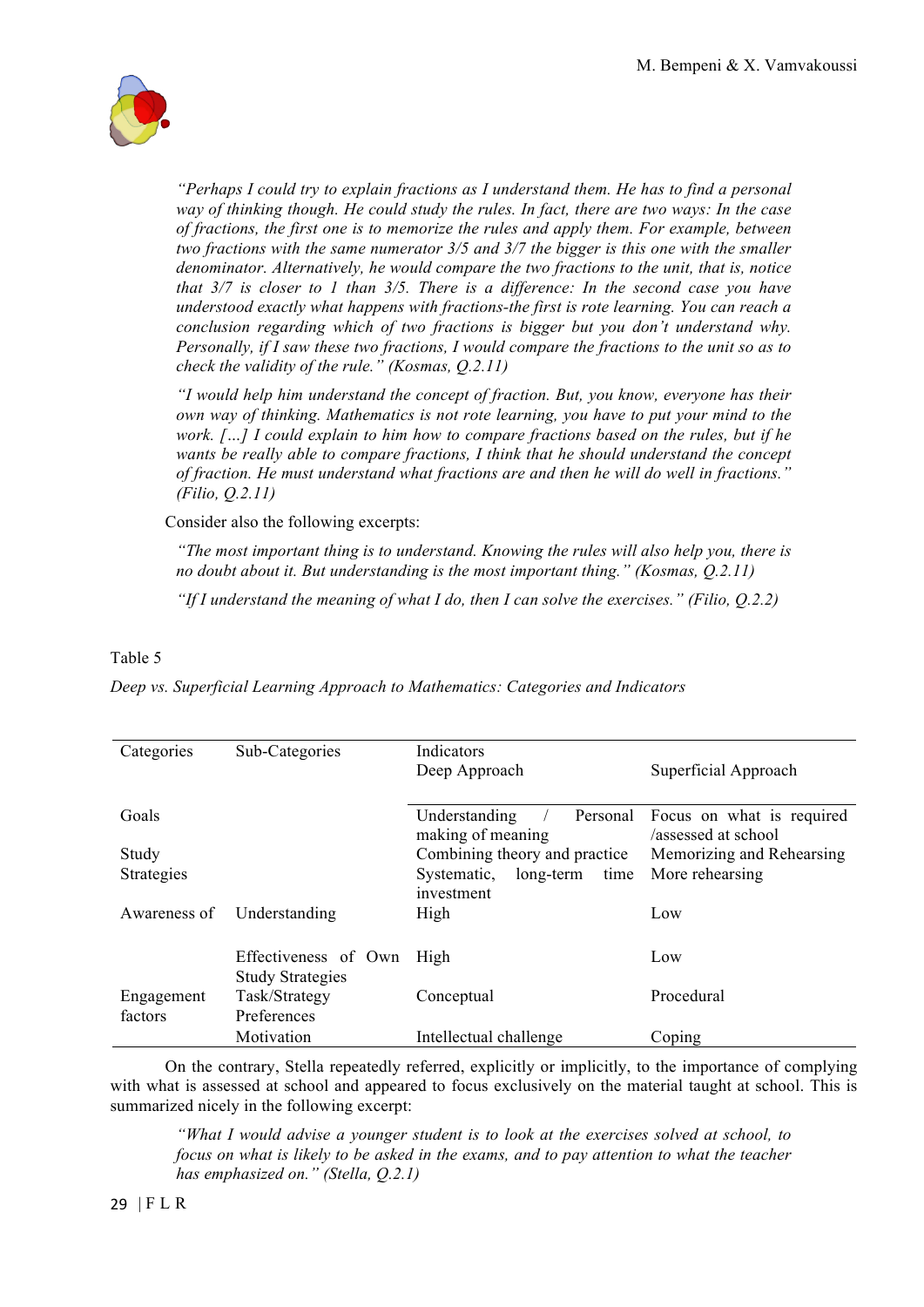

#### **4.2 Study Strategies**

Kosmas and Filio both stressed that in order to study efficiently in mathematics one needs to combine studying theory in depth and extensive practice with exercises. They also expressed their conviction that solving unfamiliar problems is important as a study strategy as well as an indicator of understanding.

*"You have to know the theory very well so as to understand mathematics. If you only solve exercises, your competence is very limited. One has to understand the theory in depth before trying to solve exercises." (Kosmas, Q.2.2)*

*"If you give me any problem and I can solve it, then it means I have understood well." (Kosmas, Q.2.9)*

*"One should understand the theory very well and practice a lot as well; and solve exercises beyond the ones in the textbook." (Filio, Q.2.2)* 

In contrast, Stella's study strategies were limited to memorizing and rehearsing:

*"Studying what is needed for solving the exercises is pretty much sufficient." (Stella, Q.2.2)*

*"Studying the theory is good, because you have to know some theory to be able to solve the exercises. But I think that it is better to focus on exercises. Personally, I look at what we have done at school, so as to remember how the exercises are solved. I solve them again and again, and then I check if they are correct." (Stella, Q.2.3)*

In addition, unlike Stella, Kosmas and Filio appeared to value the hypothetical students' study strategies in Q.2.3, although they both admitted that they don't study like this.

*"There is no doubt that this is the appropriate way of studying the theory. […] This is how I should study but, unfortunately, I don't. That's why I am not strong in mathematics." (Kosmas, Q.2.3)*

*"What she does is just fine. I don't study like this, but I wish I did." (Filio, Q.2.3)* 

Moreover, Kosmas and Filio referred to the importance of investing time on mathematics studying. They distinguished between merely spending time on studying, and studying systematically and in depth.

*"Mathematics is a course that has to do a lot with understanding, so you have to study a*  lot. You have to start systematically in mathematics from the beginning. Gaps are difficult *to cover, one needs to dedicate lots of time for both theory and exercises." (Kosmas, Q.2.2)*

*"I was preparing for a mathematics test and I spent lots of time, but only during the last two days before the exam. I believe that studying in depth results to success. If you study superficially, you are not prepared appropriately. When we talk about mathematics, you can't prepare at the last minute. If you do it, you will fail. It is impossible to learn mathematics two days before the exams." (Kosmas, Q.2.4)* 

*"It's not only the time spent on studying, it's also the way you study. […] You may feel well-prepared for a test because you have spent lots of time on solving exercises and fail in the end. For example, what has happened to me is to face unfamiliar problems in a test and fail. In that test, our teacher tested whether we can think for ourselves, so he examined us in different tasks than the ones we had solved in the classroom. […] In order to succeed, you must have understood the concepts and have practiced a lot." (Filio, Q.2.4)*

30 | FLR Stella also mentioned time as an important factor of success in mathematics. For Stella, however, spending more time on studying meant more rehearsing: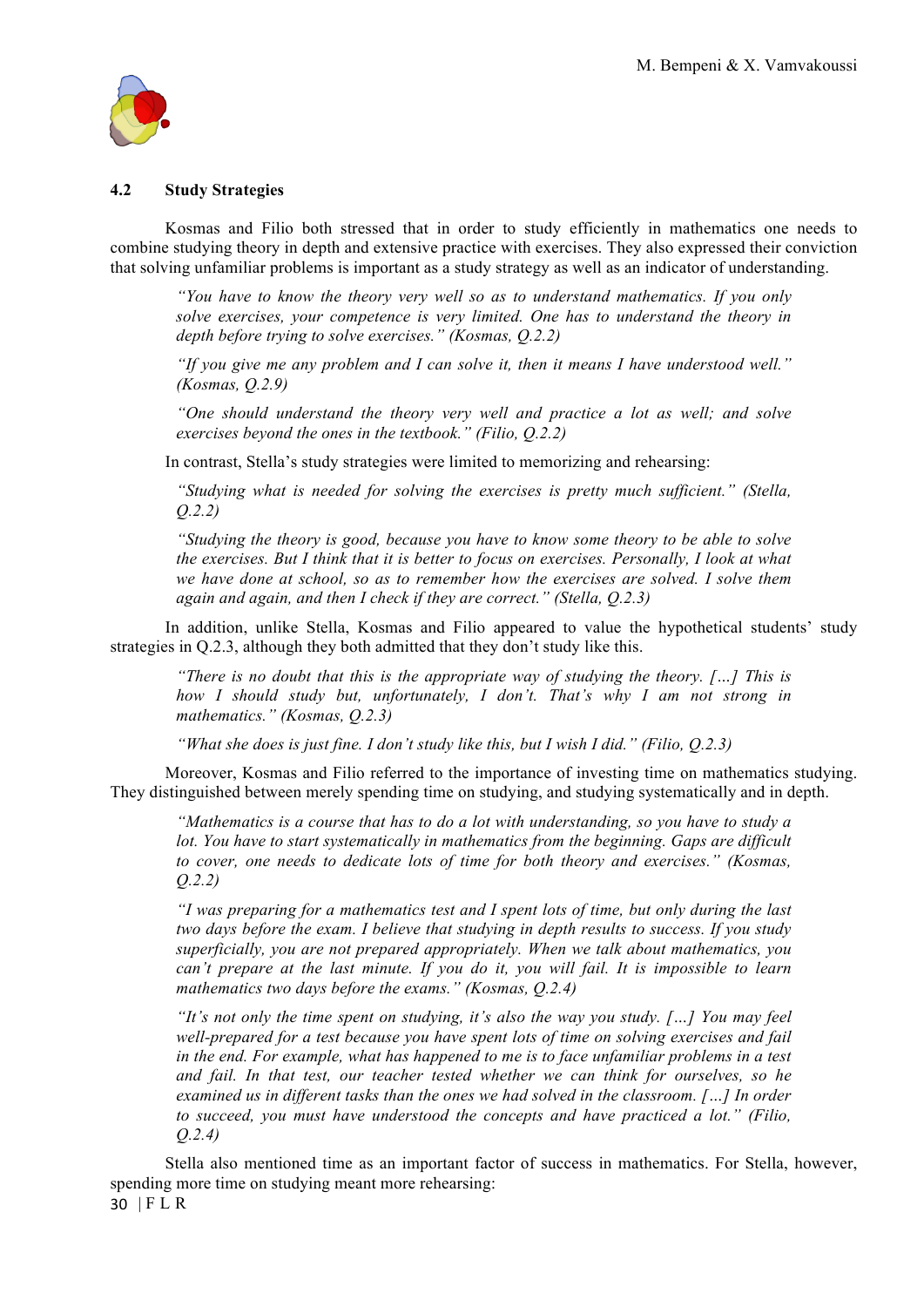

*"[One of my classmates] is a very good at math. I believe that I am good too, but not exactly at the same level. […] I think he spends more hours studying than I do. […] Perhaps he solves the exercises more times than I do." (Stella, Q.2.5)*

## **4.3 Awareness**

#### *4.3.1 Awareness of understanding*

Kosmas felt confident that he was able to assess his performance in mathematical tasks in general. In fact, he was very accurate in assessing his performance regarding the fraction tasks.

As already mentioned, Filio was monitoring her performance in the fraction tasks and corrected several mistakes herself in the process. She also detected practically all the tasks that she had answered incorrectly. In addition, she was aware that she lacked procedural fluency:

*"I don't remember rules and procedures regarding fractions. However, if someone reminded me of them, I could apply them." (Filio, Q.2.9)*

Filio acknowledged that fractions require "a lot of thinking" and recalled that she was challenged by fractions at the elementary school. Interestingly, she mentioned that she managed to grasp the meaning of fractions, by connecting the "school fractions" with the fractions she met at her music courses. (Filio, Q.2.6)

Stella, on the other hand, was confident that she had answered pretty much all fraction tasks correctly. She appeared to detect her mistake in Q.1.9, and she revised her answer. However, her second attempt was again incorrect, since it was based on the assumption that 5/3 is "a bit bigger than 0.5". Nevertheless, Stella believed that she had a firm understanding of fractions in general:

*"I believe that I understand everything about fractions. I never had any difficulty with fractions. I found them very easy at the elementary school, too. In general, I have never had any problems with mathematics, as far as I can remember." (Stella, Q.2.8)*

#### *4.3.2 Awareness of the effectiveness of own study strategies*

As mentioned before, Kosmas and Filio both admitted that they did not follow effective study strategies in mathematics, although they recognized and appreciated them. In addition, they both attributed the fact that they didn't excel in mathematics to their own way of studying.

*"[One my classmates] is really strong in mathematics. I am at a considerably lower level. This is because I don't invest enough time to study seriously in mathematics. [...] Often I only solve the exercises that I have as homework and stop there. [...] I could be as strong as my fellow student, provided that I would be determined to study seriously (Kosmas, Q.2.5)* 

*"I could be as good as him [my fellow student]. How? The old-fashioned way: Putting time and effort in studying as I should." (Filio, Q.2.5)* 

*On the contrary, not once did Stella question her study strategies:* 

*"Every time something went wrong, this happened because I was not so careful. […] Or I thought I knew the material and that there was no need to look at it again, but in fact I did not remember it well. But in cases that I had studied as I should, I believe that stress was responsible for my failure." (Stella, Q.2.4)*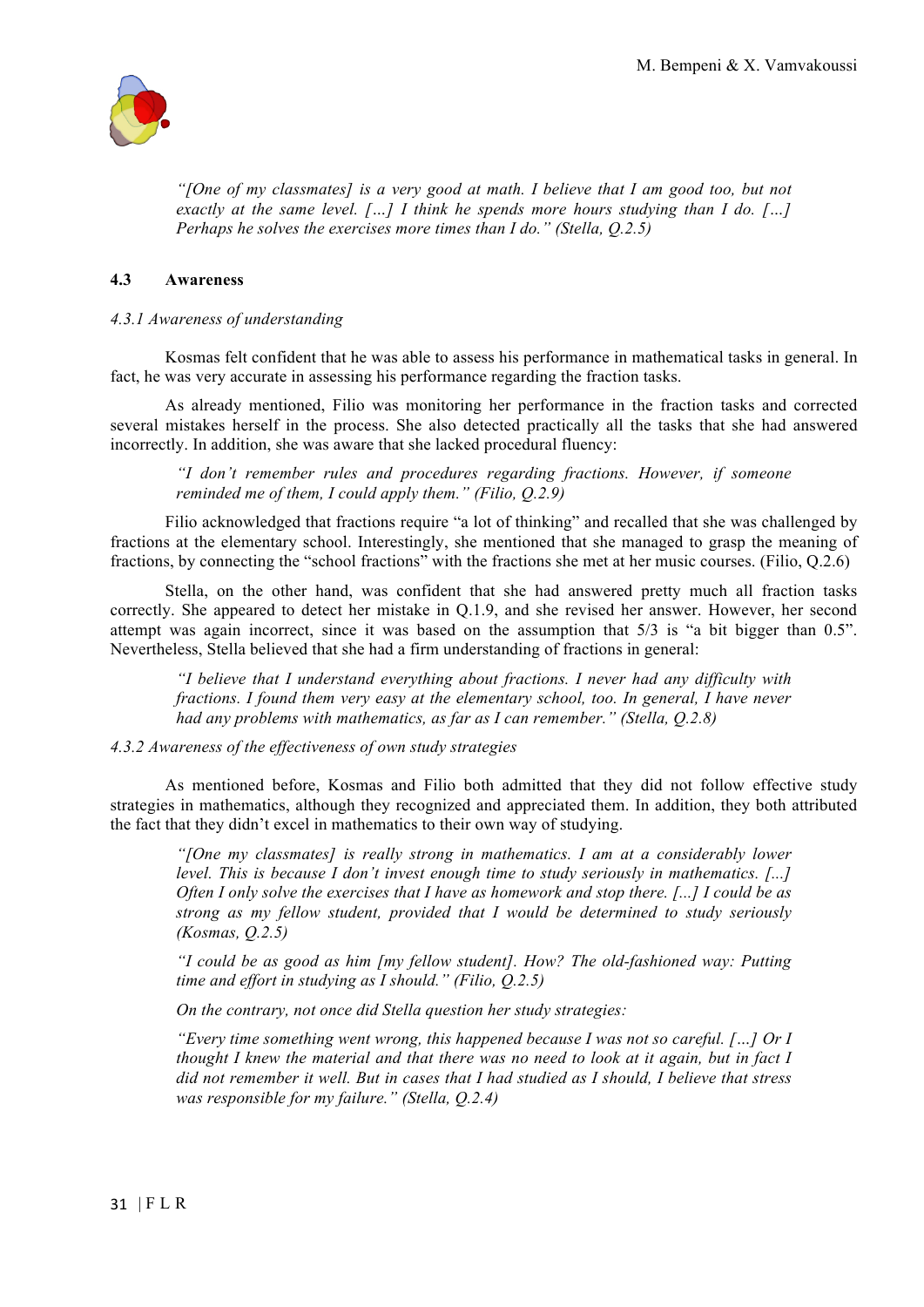

## **4.4 Engagement Factors**

#### *4.4.1 Task/Strategy Preferences*

As already mentioned, during the first phase of the study it was more than obvious that Filio resented the tasks that she perceived as procedural. For instance, she grew impatient with Q.1.28 and quitted trying, exclaiming "I've had enough! I spent too much time on this already. I can't do it, I won't do it!".

Kosmas, on the other hand, never expressed any discomfort when he had or chose to apply procedural strategies. In spite of this important difference, these students both expressed their preference for conceptual over procedural tasks, when they were explicitly asked to chose:

*"This is an easy choice! I would choose the second one, because I do not like using methods. I do know, however, that the first one is easier. At any moment you can open your book and remember how it is solved." (Kosmas, Q.2.10)*

*"Not the first one, for sure. It's better to think something new, instead of constantly doing the same. I find no meaning in the application or rules and procedures. It is not interesting. It is like rote learning, you know, a method to solve exercises." (Filio, Q.2.10)*

Unlike Kosmas and Filio, Stella showed a clear preference for procedural strategies during the first phase of the studies; and she explicitly stated that she would prefer the standard, procedural task in Q.2.10.

#### *4.4.2 Motivation*

As it may be evident by their responses to Q.2.10, Kosmas and Filio were motivated by novel and challenging tasks. There were clear such indications about Kosmas already in the first phase of the study. For instance, when he first saw Q.1.29, his immediate reaction was the following: "The smallest positive number! This is a nice question, isn't it?" In fact, Kosmas was the only participant who chose to deal with the most demanding and unfamiliar tasks first. When asked why, he replied:

*"I like challenging tasks much more. I find no interest in solving exercises similar to the ones I have met before. The point is to think of something new."*

Similarly, Filio explained her choice of the unfamiliar task in Q.2.10 as follows:

*"When you try to solve an exercise and you finally discover that something that you thought for yourself is correct, you get a very nice feeling." (Filio, Q.2.10).*

On the contrary, Stella's main concern was to stay on the safe side. As may be evident by her responses presented above, she was mainly interested in good school performance. When she explained why she would prefer the "standard", procedural, task in Q.2.10, she indicated that she was minding the possible failure that guided her choice:

*"I would choose the first one because it involves operations, which I already know. So I would be sure that I can respond correctly. The second one may involve something I don't know or never met before."*

Finally, we note that for Kosmas and Filio learning with understanding, besides being an important goal in mathematics learning, also had a motivational aspect. Consider, for example, the following excerpts:

*"If you are to study mathematics, you should understand what you're doing. You should find meaning in what you do." (Filio, Q.2.2)*

*"[My classmate who excels in mathematics] has a special interest in math, he loves it. He finds meaning in what he does. That's why he dedicates so many hours to studying." (Filio, Q.2.5)*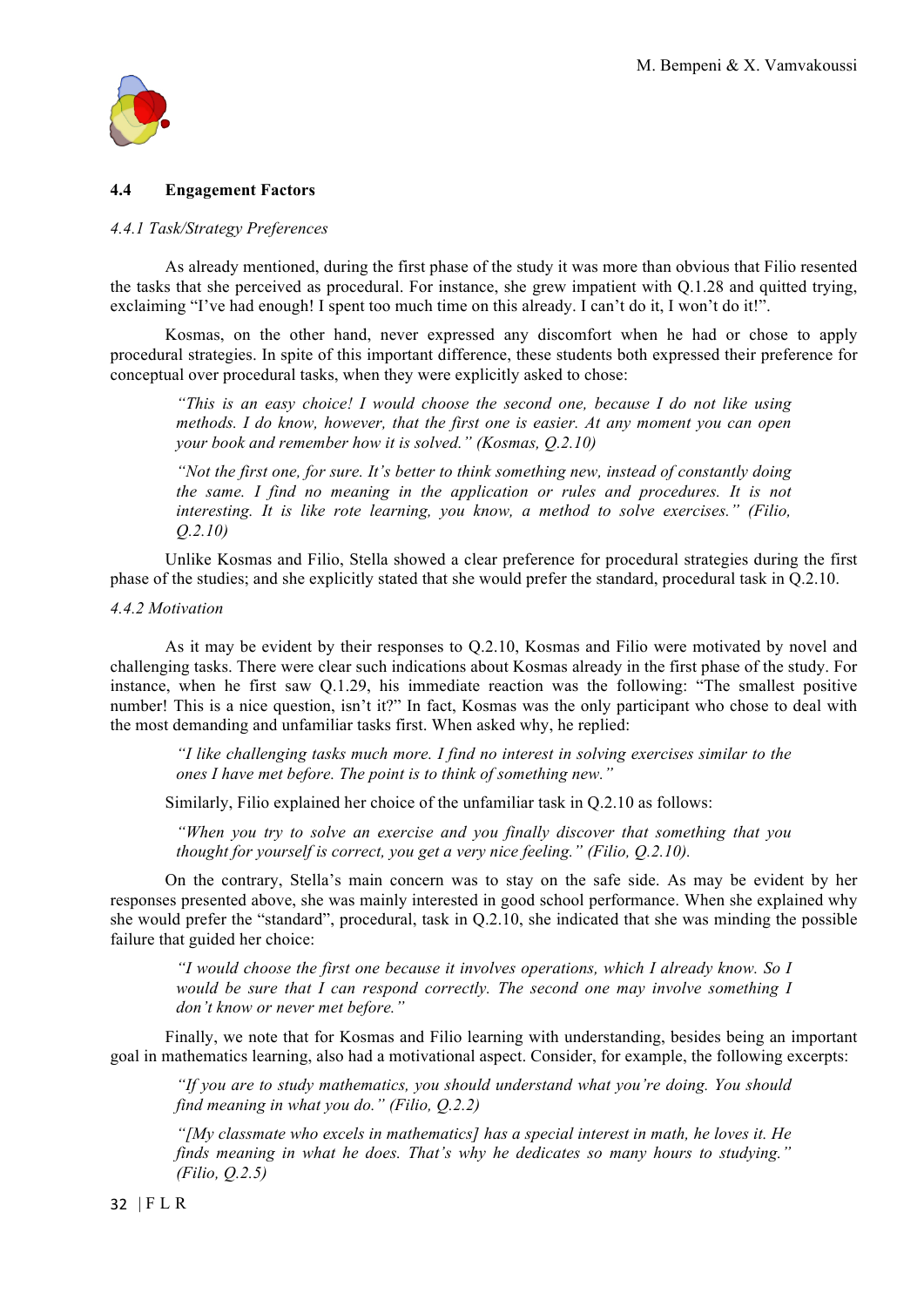

Both students mentioned that they felt they understood mathematics at the elementary level, but not so at the secondary level. This was due to the fact that procedures are over-emphasized at the secondary level and this appeared to be demotivating for them.

*"Instruction on fractions is based on algorithms and students do not understand the concept of fraction. For example, in the addition of fractions we learn a priori that fractions must have the same denominator without understanding why. Something similar happens to mathematics teaching in general. We should understand mathematics deeper and I think that teachers must help us. How? I don't know." (Kosmas, Q.2.7).*

#### **4.5 Conclusions**

As evidenced by their interview excerpts, Kosmas and Filio exhibited similar features along the categories Goals, (Study) Strategy use, Awareness, and Engagement Factors. Specifically, they both appeared to value understanding and personal making of meaning in mathematics learning; they were convinced that the study of mathematics requires combining deep understanding of theory as well as extensive practice; systematic and long-term time investment was a key issue for them, as they appeared aware that merely spending time on mathematics studying is not enough to succeed in mathematics. Kosmas and Filio showed high awareness of understanding in the domain of fractions; they were also highly aware of their limitations as students in mathematics. Finally, they showed a clear preference for tasks that require conceptual understanding and present an intellectual challenge, which appeared to be motivating for them.

On the contrary, Filio differed across all categories. Specifically, Filio's goal was to cope successfully with what was required at school; her study strategies were limited to memorizing rules and procedures as well as solving similar or even the same exercises repeatedly; she preferred procedural tasks because she was confident that she would succeed. Finally, she showed practically no awareness of her (extremely limited) conceptual understanding of fractions, and no awareness of the limitations of her study strategies.

#### **5. Discussion**

Our results support the hypothesis that there are individual differences in the way that students develop conceptual and procedural knowledge of fractions. Similarly to Hallett et al. (2010, 2012), we identified students who were strong with respect to one type of knowledge, but weak with respect to the other. Although the findings of Hallet et al. (2012) indicate that such individual differences become less salient with age, we showed that for some students they remain extreme, even at Grade 9. Consider, for example, Stella and Filio: It appears that for these students conceptual and procedural knowledge of fractions have not developed in a hand-over-hand process, as predicted by the iterative model (Rittle-Johnson et al., 2001).

In addition, our study provides preliminary evidence indicating that the individual student's learning approach to mathematics is worth investigating in relation to individual differences in conceptual and procedural knowledge. Similarly to Stathopoulou and Vosniadou (2007), we found that Kosmas and Filio, who exhibited strong conceptual knowledge of fractions, both valued a deep approach to mathematics learning; whereas Stella, who exhibited poor conceptual knowledge of fractions, appeared to follow a superficial approach. This finding cannot, of course, be generalized, given that it comes from a qualitative study, with small sample. Moreover, it is based on "extreme" cases of individuals. Nevertheless, this qualitative evidence can inform the hypotheses and the design of future quantitative studies.

Investigating individual differences in conceptual and procedural knowledge is important for understanding mathematical development (Canobi, 2004; Hallett et al., 2010, 2012). From an educational perspective, however, encouraging the symmetrical development of the two kinds of knowledge is an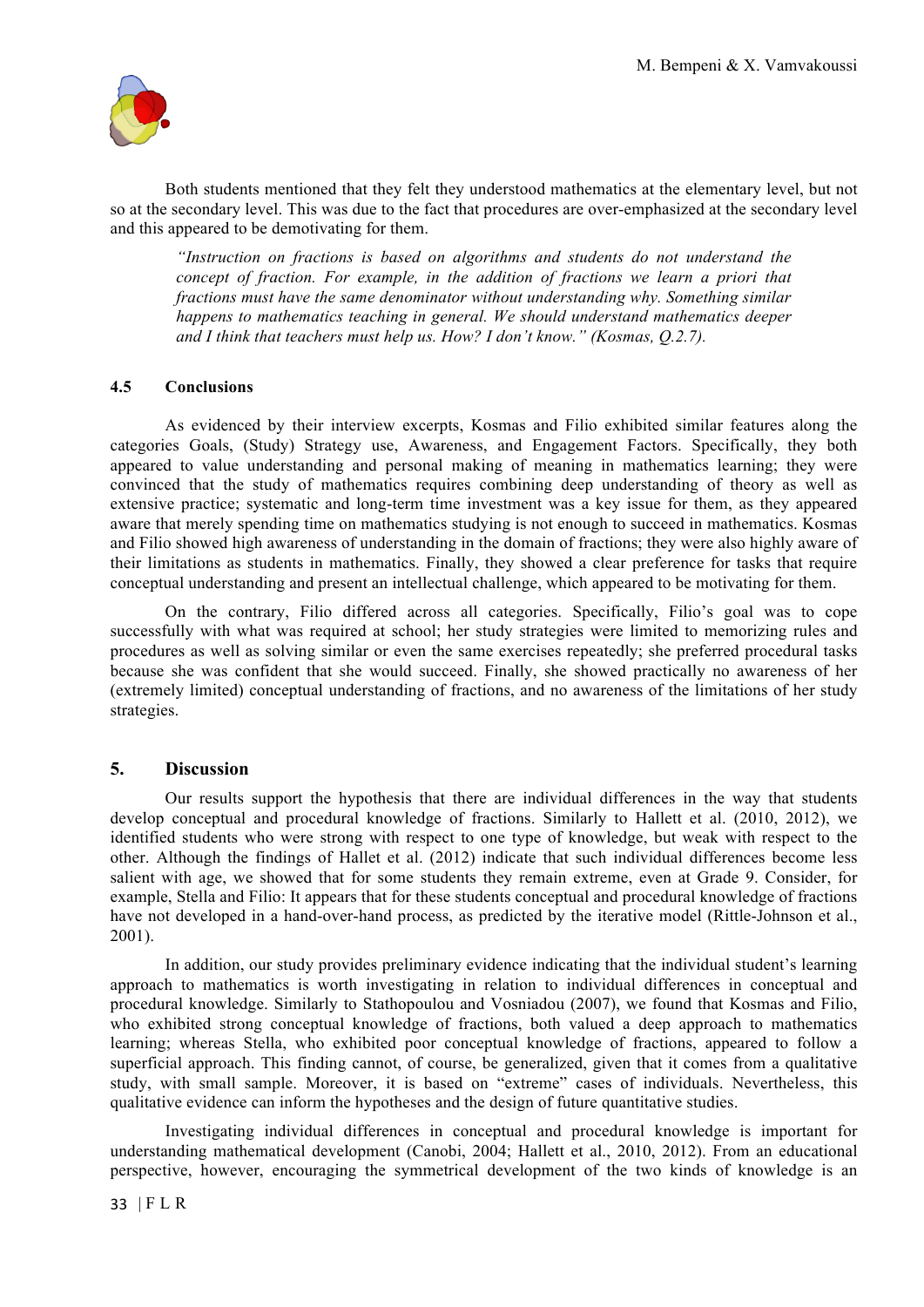

important goal, since they are both considered essential for students' mathematical competence (Rittle-Johnson & Schneider, in press). To this end, probably the first step would be to foster learning environments in which both conceptual and procedural knowledge are valued – and also assessed.

# **Keypoints**

- $\bullet$ There are individual differences, even extreme, in the way students combine conceptual and procedural knowledge of fractions.
- $\bullet$ The individual student's learning approach to mathematics is a factor worth investigating with respect to individual differences in conceptual and procedural fraction knowledge.

## **References**

- Alsawaie O. (2011). Number sense-based strategies used by high-achieving sixth grade students who experienced reform textbooks. *International Journal of Science and Mathematics Education, 10(5)*, 1071-1097. doi: 10.1007/s10763-011-9315-y
- Canobi, K. H. (2004). Individual differences in children's addition and subtraction knowledge. *Cognitive Development, 19,* 81-93. doi: 10.1016/j.cogdev.2003.10.001
- Canobi, K. H., Reeve, R. A., & Pattison, P. E. (2003). Patterns of knowledge in children' s addition. *Developmental Psychology, 39,* 521-534. doi: 10.1037/0012-1649.39.3.521
- Clarke, D. M., & Roche Α. (2009). Students' fraction comparison strategies as a window into robust understanding and possible pointers for instruction. *Educational Studies in Mathematics, 72(1),* 127- 138. doi: 10.1007/s10649-009-9198-9
- Dubinsky, E. (1991). Reflective abstraction in advanced mathematical thinking. In D. O. Tall (ed.) *Advanced Mathematical Thinking* (pp. 95-123). Kluwer: Dordrecht, doi: 10.1007/0-306-47203-1\_7
- Entwisle, N. & McCune V. (2004). The conceptual bases of study strategy inventories. *Educational Psychology Review, 16,* 325-345. doi: 10.1007/s10648-004-0003-0
- Faulkenberry, T. J. (2013). The conceptual/procedural distinction belongs to strategies, not tasks: A comment on Gabriel et al.(2013). *Frontiers in Psychology, 4,* 1-2. doi: 10.3389/fpsyg.2013.00820
- Gilmore, C. K., & Bryant, P. (2006). Individual differences in children's understanding of inversion and arithmetical skill. *British Journal of Educational Psychology, 76,* 309–331. doi: 10.1348/000709905X39125
- Gilmore, C. K., & Bryant, P. (2008). Can children construct inverse relations in arithmetic? Evidence for individual differences in the development of conceptual understanding and computational skill. *British Journal of Developmental Psychology, 26,* 301–316. doi: 10.1348/026151007X236007
- Gilmore, C. K., & Papadatou-Pastou, M. (2009). Patterns of individual differences in conceptual understanding and arithmetical skill: A meta-analysis. *Mathematical Thinking and Learning, 11,* 25-40. doi: 10.1080/10986060802583923
- Gray, E., Tall. D. (1994). Duality, Ambiguity, and Flexibility: A Proceptual view of simple Arithmetic. *Journal for Research in Mathematics Education 25(2),* 407-428.
- Hallett, D., Nunes, T., & Bryant, P. (2010). Individual differences in conceptual and procedural knowledge when learning fractions. *Journal of Educational Psychology, 102*, 395–406. doi: 10.1037/a0017486
- Haapasalo, L., & Kadijevich, D. (2000). Two types of mathematical knowledge and their relation. JMD -- *Journal for Mathematic-Didaktik, 21,* 139-157. doi: 10.1007/BF03338914
- Hallett, D., Nunes, T., Bryant, P., & Thorpe, C. M. (2012). Individual differences in conceptual and procedural fraction understanding: The role of abilities and school experience. *Journal of Experimental Child Psychology, 113,* 469-486. doi: 10.1016/j.jecp.2012.07.009

34 | FLR